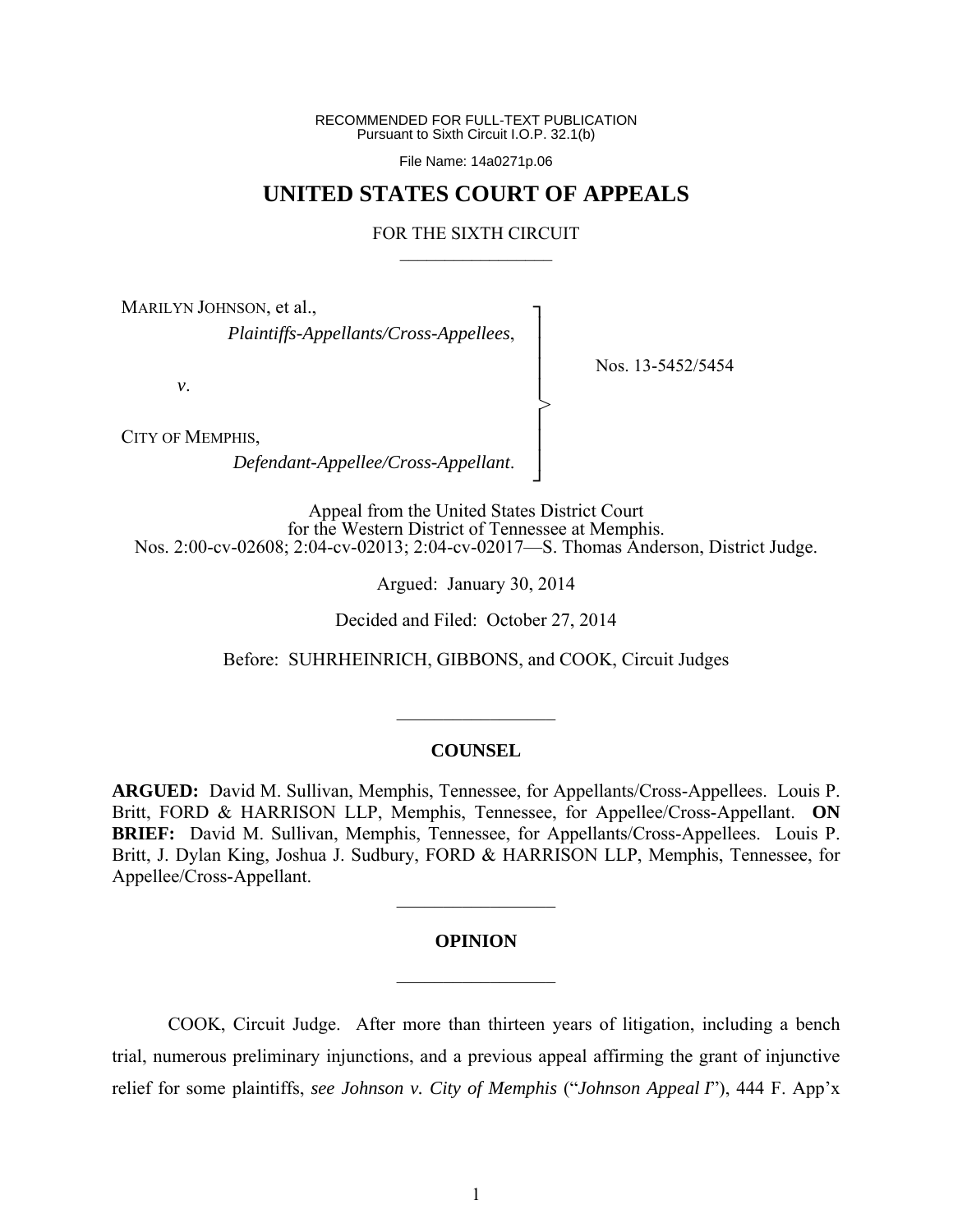856, 861 (6th Cir. 2011), three consolidated cases challenging the City of Memphis's ("City") police promotional processes as racially discriminatory return on cross-appeals. The appeals address two allegedly discriminatory sergeant promotional processes that occurred in 2000 and 2002 (the "2000 process" and "2002 process"**<sup>1</sup>** ), targeting three matters decided by the district court at different phases of the litigation: (1) the order dismissing plaintiffs' negligence claim concerning the already-invalidated 2000 process under Tennessee's governmental-immunity statute, Tenn. Code Ann. § 29-20-205; (2) the bench-trial decision invalidating the 2002 process for violating Title VII's disparate-impact prohibition, *see* 42 U.S.C. § 2000e-2(k)(1); and (3) the final judgment and related orders awarding back pay and interest to plaintiffs and more than \$1 million in fees and expenses to their attorneys. Both the plaintiffs and the City appeal various aspects of these decisions.

For the following reasons, we affirm in part and reverse in part the district court's judgment, and we remand the fees issues for further consideration.

#### I. BACKGROUND

 We briefly summarize the factual background of these cases thoroughly detailed in the district court's bench-trial opinion. The City's promotional processes have engendered controversy for nearly forty years, prompting numerous lawsuits alleging racial and gender discrimination by such parties as the United States Department of Justice, the Afro-American Police Association, and white and minority officers. *See Aiken v. City of Memphis*, 37 F.3d 1155, 1158–60 (6th Cir. 1994) (en banc) (detailing the extensive litigation history). Despite the City's repeated assurances of adopting race-neutral promotional processes, we observed that, as of the mid-1990s, "incredibly, the City continue[d] to make police and fire department promotions according to procedures that have not been validated as racially neutral." *Id.* at 1164.

 The City responded with a 1996 promotional process ("1996 process") designed by Dr. Mark Jones, an industrial and organizational psychologist, and overseen by a Department of Justice consultant. The 1996 process consisted of four components, weighted as follows: a "high-fidelity" law enforcement role-play exercise, 50%; written test, 20%; performance

**<sup>1</sup>** <sup>1</sup>We refer to the second promotion period as the "2002 process," even though the City administered the test in September 2001, for consistency with the parties' arguments and our previous decision.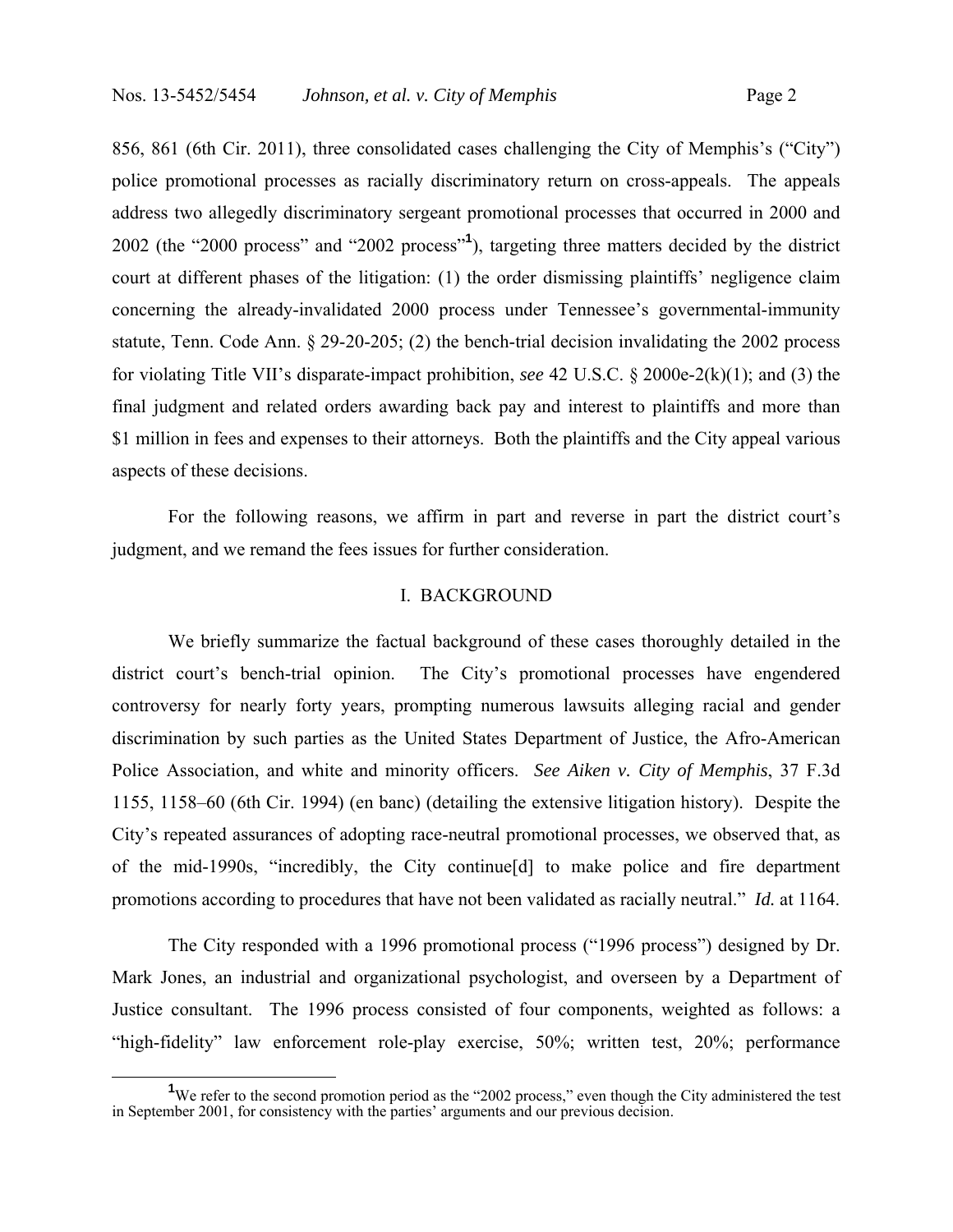evaluations, 20%; and seniority, 10%. Arbitration proceedings involving claims under the City's Memorandum of Understanding with the police union ensued, but no Title VII litigation resulted.

 Dr. Jones modeled the City's next promotion protocol after the 1996 process, replacing the role-play component with a video-based practical test because of security and practicability concerns. The 1996 simulation had taken more than two months (testing and scoring) to evaluate individually more than 400 candidates, and the City discovered problems with candidate coaching during the exercise. The following components initially comprised the 2000 process: a "low-fidelity" (*i.e.*, no role-play) video-based practical test, 50%; job knowledge test, 20%; performance evaluations, 20%; seniority, 10%. After the City discovered that leaked answers compromised the results of the video test, the City excluded the video test and reweighted the remaining test components. The adjustments to the 2000 process prompted the first of these disparate-impact cases, *Johnson v. City of Memphis*, No. 00–2608, and the City ultimately consented to the invalidation of the 2000 process by Judge Jon McCalla in June 2001. (*See* R. 58, Order at 1–2.**<sup>2</sup>** )

 Attempting to avoid the test-security issues encountered in the previous two promotional periods, the City hired outside consultants Jeanneret & Associates to design the replacement tests that would become the 2002 process. After the City submitted a testing proposal to the district court, Judge McCalla held a status conference to hear plaintiffs' objections and instructed plaintiffs' expert to work with the City's expert, Dr. Richard Jeanneret. The City addressed the concerns raised by plaintiffs' expert, and the district court granted the City's motion to proceed with the 2002 process. The 2002 process included the following equally weighted test components: an investigative logic test; a job-knowledge test; an application-of-knowledge test; a grammar and clarity test; and a "low-fidelity" video-based practical test.

 The City administered the 2002 process to 517 applicants between September 27–29, 2001, and completed grading in fall 2002. Raw scores ranged from 174.75–358.75 out of a possible 384.5 points. The City converted these scores to a 100-point scale and then—honoring an agreement with the officers' union—added up to 10 points for seniority to the final promotion score. Promotion scores ranged from 53.511–103.303, of a possible 110 points. Despite the

**<sup>2</sup>** <sup>2</sup>All record citations refer to case No. 00-2608.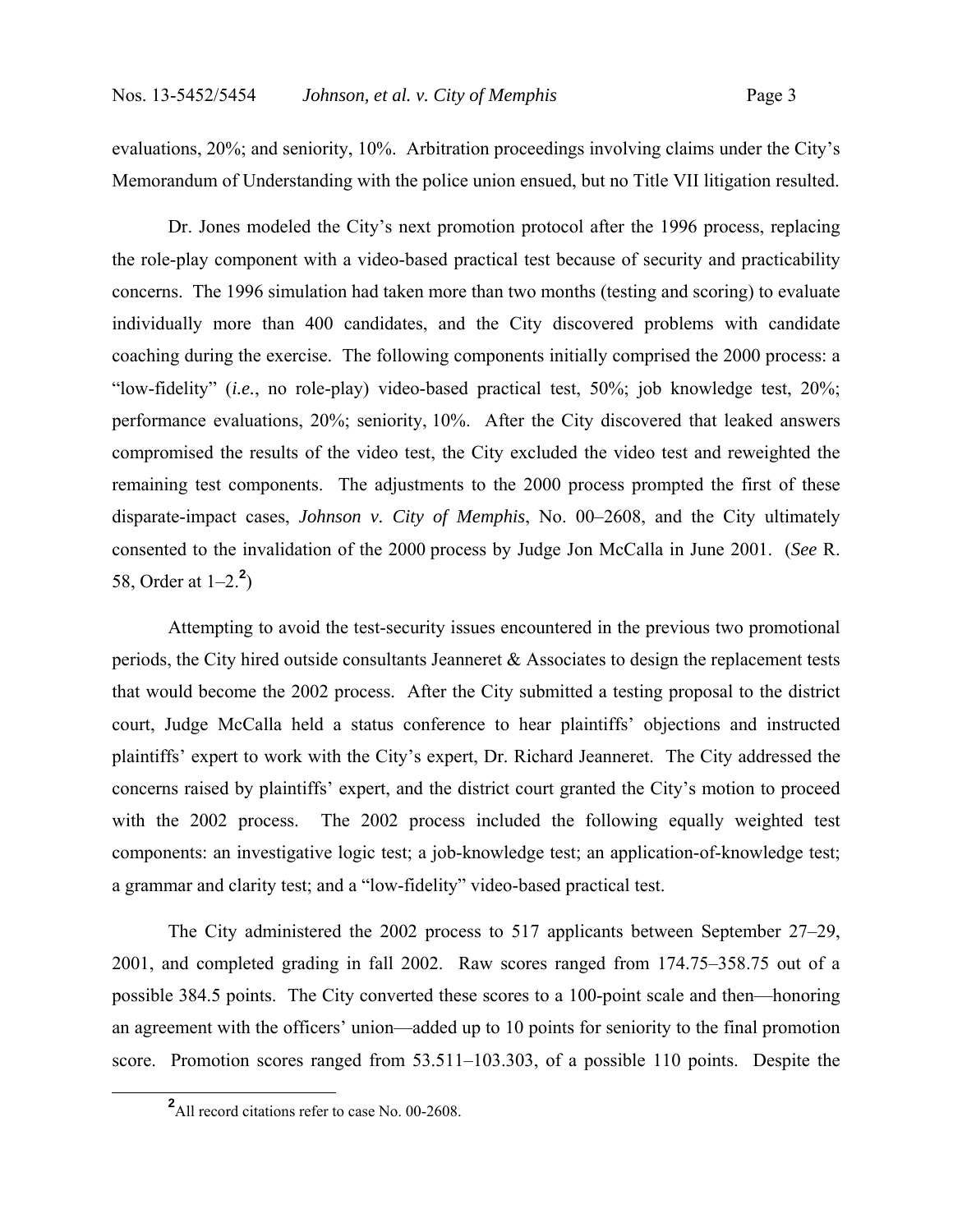City's efforts, the 2002 process resulted in minority candidates scoring disproportionately worse than white candidates. Using Dr. Jeanneret's rank-ordered promotion scores, the City promoted 86 of the 274 African-American candidates (31.4%) and 176 of the 240 white candidates (73.3%). The original plaintiffs amended their pleadings to challenge the disparate impact of the 2002 process, and two additional lawsuits—*Johnson v. City of Memphis*, No. 04–2017, and *Billingsley v. City of Memphis*, No. 04–2013—joined the consolidated proceedings, which had been reassigned to then-District Judge Bernice Donald in September 2001.

 The district court held a bench trial in July 2005 and issued its decision in December 2006. Its Memorandum Opinion and Order on Remedies rejected all claims except plaintiffs' Title VII disparate-impact claims as to the 2002 process. The court found that, while the 2002 sergeant test was valid and reliable, less discriminatory valid alternatives were available and, thus, the 2002 process violated Title VII. Though the court ordered the promotion of all minority plaintiffs, with back pay and seniority, it denied plaintiffs' request, at that time, to compete for promotion to the rank of lieutenant because they lacked the requisite two years' experience as sergeant. *See Johnson Appeal I*, 444 F. App'x at 857 (detailing district court's procedural history).

 Following the bench-trial decision, the district court fielded a variety of remedies-related motions for injunctions and stays between 2007 and 2010. Because so much time had passed since the problematic 2000 and 2002 processes, plaintiffs' alleged injuries, in terms of lost pay and seniority, spilled over into subsequent promotional processes, as plaintiffs were denied the opportunity to apply for additional promotions. At different points, court orders relying on the Title VII judgment invalidating the 2002 process permitted plaintiffs to participate in those promotions, *see generally Johnson Appeal I*, 444 F. App'x at 857 (lieutenant promotions), but the district court repeatedly denied plaintiffs' request for additional retroactive seniority and back pay.

 In March 2010, the court entered a preliminary injunction ordering the immediate promotion to the rank of lieutenant of 28 plaintiffs with passing exam scores and sufficient work experience, and we affirmed in *Johnson Appeal I*, 444 F. App'x at 857–58, 861. In affirming the preliminary injunction, the panel expressed "concern[] at the degree of delay" of "this case, now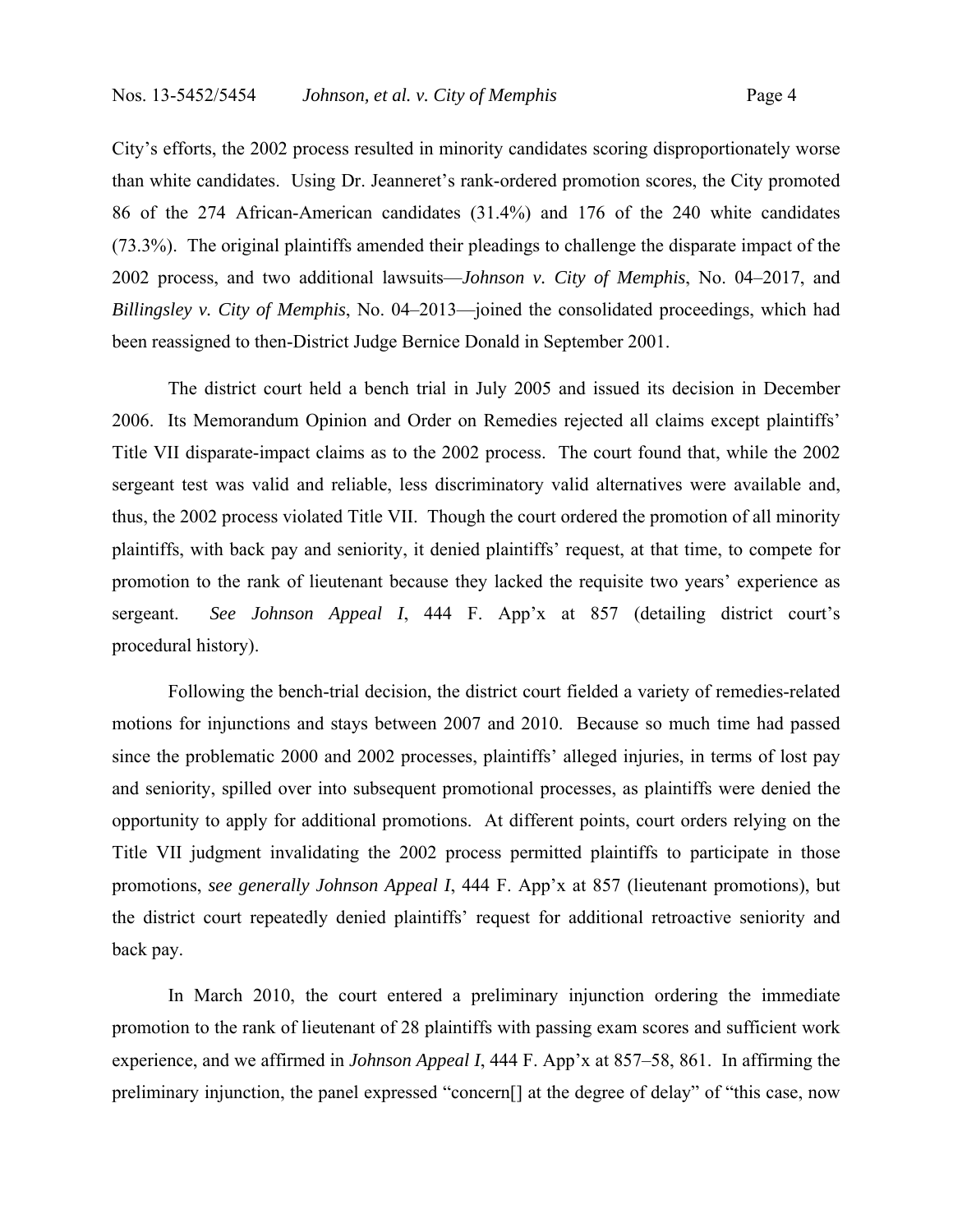in its eleventh year," and admonished that it would entertain a mandamus petition if the district court failed to enter a final judgment within the next six months. *Id.* at 861 (noting that the district court's 2006 bench-trial decision "remains interlocutory almost five years later"). After plaintiffs petitioned for mandamus in January 2013, the district court awarded back pay, interest, and attorneys' fees and entered a final judgment, whereupon plaintiffs voluntarily dismissed their mandamus action.

The plaintiffs appeal the immunity-based denial of their negligence claim related to the 2000 process and various remedies and attorneys' fees issues related to the 2000 and 2002 processes; the City cross-appeals the district court's Title VII judgment invalidating the 2002 process and the related million-dollar attorneys' fees award; and the plaintiffs present an alternative legal justification**<sup>3</sup>** for the Title VII judgment against the 2002 process.

# II. *JOHNSON I* PLAINTIFFS' APPEAL: NEGLIGENCE CLAIM, 2000 PROCESS

 First, the non-minority *Johnson I* plaintiffs dispute the application of governmental immunity to their negligence claim, targeting the already-invalidated 2000 process. They press this claim—their only one seeking damages—arguing that the decisionmakers responsible for the 2000 process committed non-discretionary acts ineligible for immunity. We review the district court's grant of summary judgment de novo. *Ciminillo v. Streicher*, 434 F.3d 461, 464 (6th Cir. 2006).

 According to the *Johnson I* plaintiffs, City officials violated a key provision of the City Charter requiring the use of "practical tests" in the promotion process. Specifically, they object to the City's exclusion of the interactive, video-based component of the 2000 process upon discovering that some candidates received advance notice of the questions.

 The district court rejected this argument, finding that "the decisions concerning what type of test to use, how to weight the various testing components, and how the tests are to be

<sup>&</sup>lt;sup>3</sup>Though styled a "conditional cross-appeal" in plaintiffs' response brief, we construe the argument as an alternative legal justification for the district court's judgment. *See ASARCO, Inc. v. Sec'y of Labor*, 206 F.3d 720, 722 (6th Cir. 2000) ("It is a well settled principle that a prevailing party cannot appeal an unfavorable aspect of a decision in its favor."); *see also Freeze v. City of Decherd*, 753 F.3d 661, 664 (6th Cir. 2014) ("Appellate courts reviewing grants of summary judgment may affirm on any grounds supported by the record."); *Abel v. Dubberly*,<br>210 F.3d 1334, 1338 (11th Cir. 2000) (applying similar standard to post-trial motions for judgment as a matter law, considering preserved alternative legal arguments).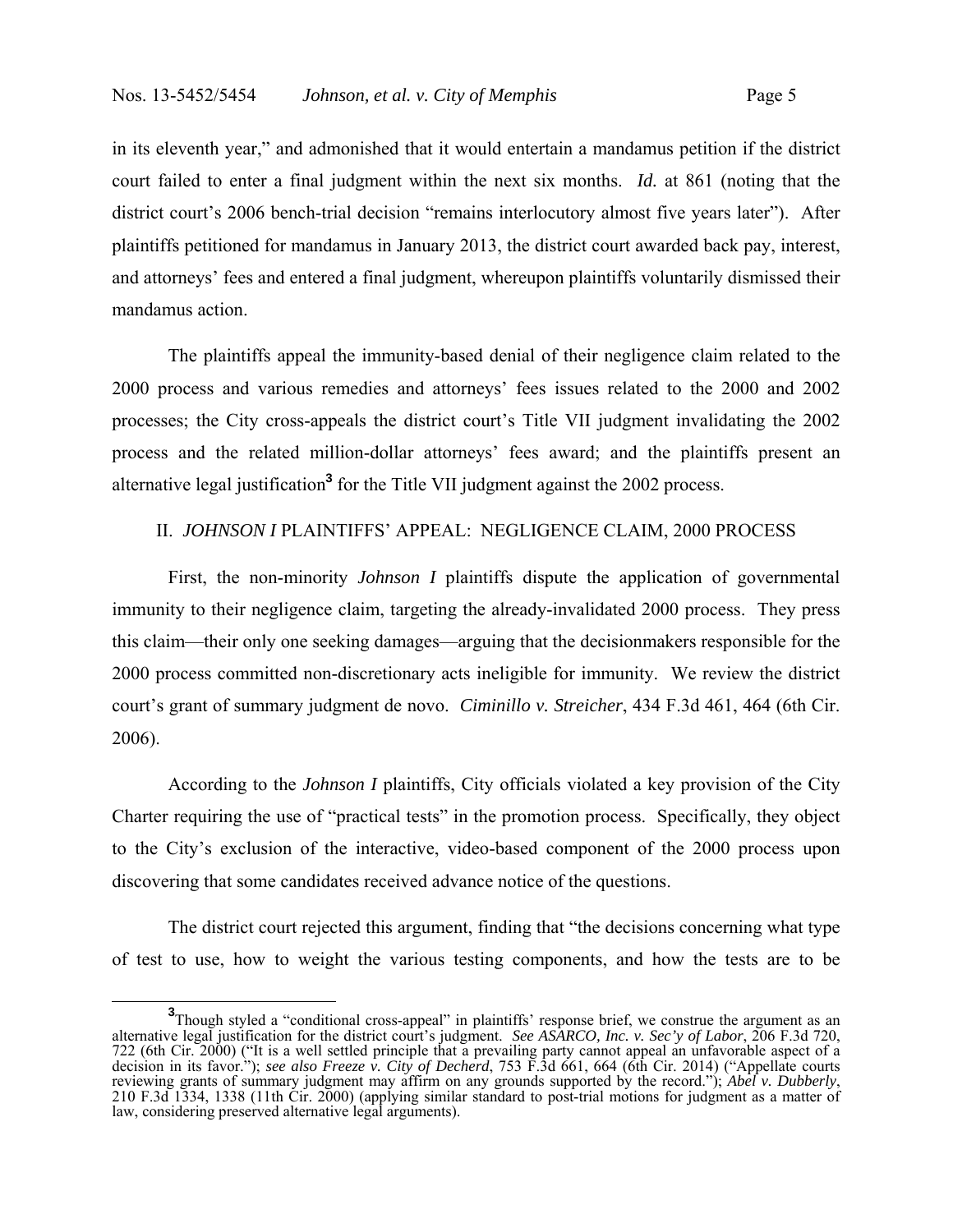administered are left to the discretion of the director of personnel," and noting that the Charter's practical-test requirement "must be interpreted by those in a position to make such decisions for [the City]." We agree with the district court.

 Tennessee's Governmental Tort Liability Act (GTLA) immunizes the state's public officials from negligence suits where "the injury arises out of . . . [t]he exercise or performance ... of a discretionary function, whether or not the discretion is abused." Tenn. Code Ann. § 29-20-205(1). Tennessee courts measure the scope of this immunity with the "planning-operational test." *Giggers v. Memphis Hous. Auth.*, 363 S.W.3d 500, 507 (Tenn. 2012). Because arguably "every act involves discretion," courts must "examin[e] (1) the decision-making process and (2) the propriety of judicial review of the resulting decision." *Bowers v. City of Chattanooga*, 826 S.W.2d 427, 431 (Tenn. 1992).Whereas discretionary "planning decision[s] usually involve[] consideration and debate regarding a particular course of action by those charged with formulating plans or policies," non-discretionary "[o]perational decisions . . . implement preexisting laws, regulations, policies, or standards" and "do[] not involve the formulation of new policy." *Giggers*, 363 S.W.3d at 507–08. Accordingly, we must determine whether the City Charter and ordinance prescribe sufficient instructions such that the formulation and modification of the 2000 process can be deemed operational, as opposed to discretionary.

 Contrary to the *Johnson I* plaintiffs' suggestion, the City Charter and related ordinance do not require "practical tests." Rather, they provide that employment examinations "shall be of a *practical nature* and relate to such matters as will fairly test the relative competency of the applicant to discharge the duties of the particular position." (R. 656-25, City Charter § 250.1 (emphasis added); *accord* R. 656-26, Civil Service Ordinance § 9-3.) This subtle difference suggests that the regulations provide a broad instruction that examinations test actual job functions, instead of a strict requirement for a specific type of interactive exercise, like a simulation or video-based test. Other aspects of the Charter provision similarly support treating test-design as a discretionary function. (*See* R. 656-25, City Charter § 250.1 (requiring "competitive job-related examinations under such rules and regulations as may be adopted by the Director of Personnel," and providing that the exams "should be developed in conjunction with other tools of personnel assessment and . . . sound programs of job design to aid significantly in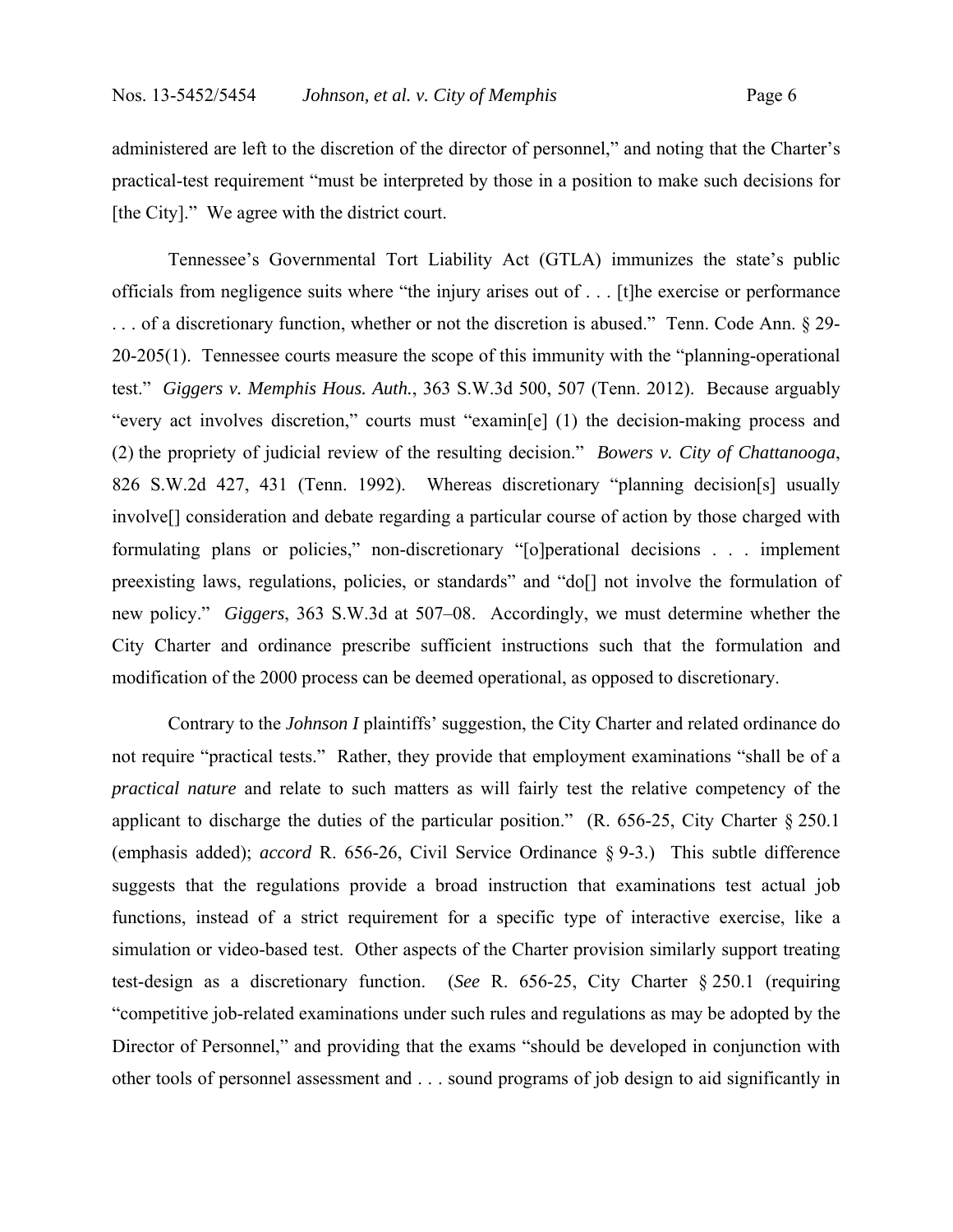the development and maintenance of an efficient work force and in the utilization and conservation of human resources").) Plaintiffs offer no authority supporting their narrow interpretation. Nor do they explain how the Charter and ordinance preclude the City from taking the sensible step of voiding a compromised component of its employment examination.

 The district court correctly recognized that City officials must interpret and implement the Charter's broad guidance in devising fair and effective promotional processes. In the absence of specific regulations confining the City's discretion, GTLA immunity shields this discretionary decision. *See Giggers*, 363 S.W.3d at 507–08. We therefore AFFIRM the district court's grant of partial summary judgment to the City on this claim.

# III. CITY'S CROSS-APPEAL: TITLE VII JUDGMENT, 2002 PROCESS

 Next, the City cross-appeals the district court's bench-trial ruling finding a Title VII disparate-impact violation. The parties agree that plaintiffs presented a prima facie case of the 2002 process's disparate impact; the City promoted 264 of the 517 candidates, with a substantial disparity between the success rate of non-minority (175/240) and African-American candidates (86/274). The City argues, however, that the court applied an unduly deferential legal standard in finding that plaintiffs showed less discriminatory alternatives to the 2002 process. We review the court's legal conclusions de novo and findings of fact for clear error. *E.g.*, *Beaven v. U.S. Dep't of Justice*, 622 F.3d 540, 547 (6th Cir. 2010).

### *A. The Title VII Disparate-Impact Standard*

 Though Title VII disparate-impact claims originated with the Supreme Court's decision in *Griggs v. Duke Power Co.*, 401 U.S. 424 (1971), Congress codified the disparate-impact standard in the Civil Rights Act of 1991. *See* 42 U.S.C. § 2000e-2(k)(1); *Ricci v. DeStefano*, 557 U.S. 557, 577–78 (2009). Courts assess the viability of these claims using a three-step burden-shifting framework akin to the familiar *McDonnell-Douglas* standard. *See* 42 U.S.C. § 2000e-2(k)(1)(A)–(k)(1)(C); *Black Law Enforcement Officers Ass'n v. City of Akron*, 824 F.2d 475, 480 (6th Cir. 1987).

[First,] a plaintiff establishes a prima facie violation by showing that an employer uses "a particular employment practice that causes a disparate impact on the basis of race, color, religion, sex, or national origin." 42 U.S.C. § 2000e-2(k)(1)(A)(i).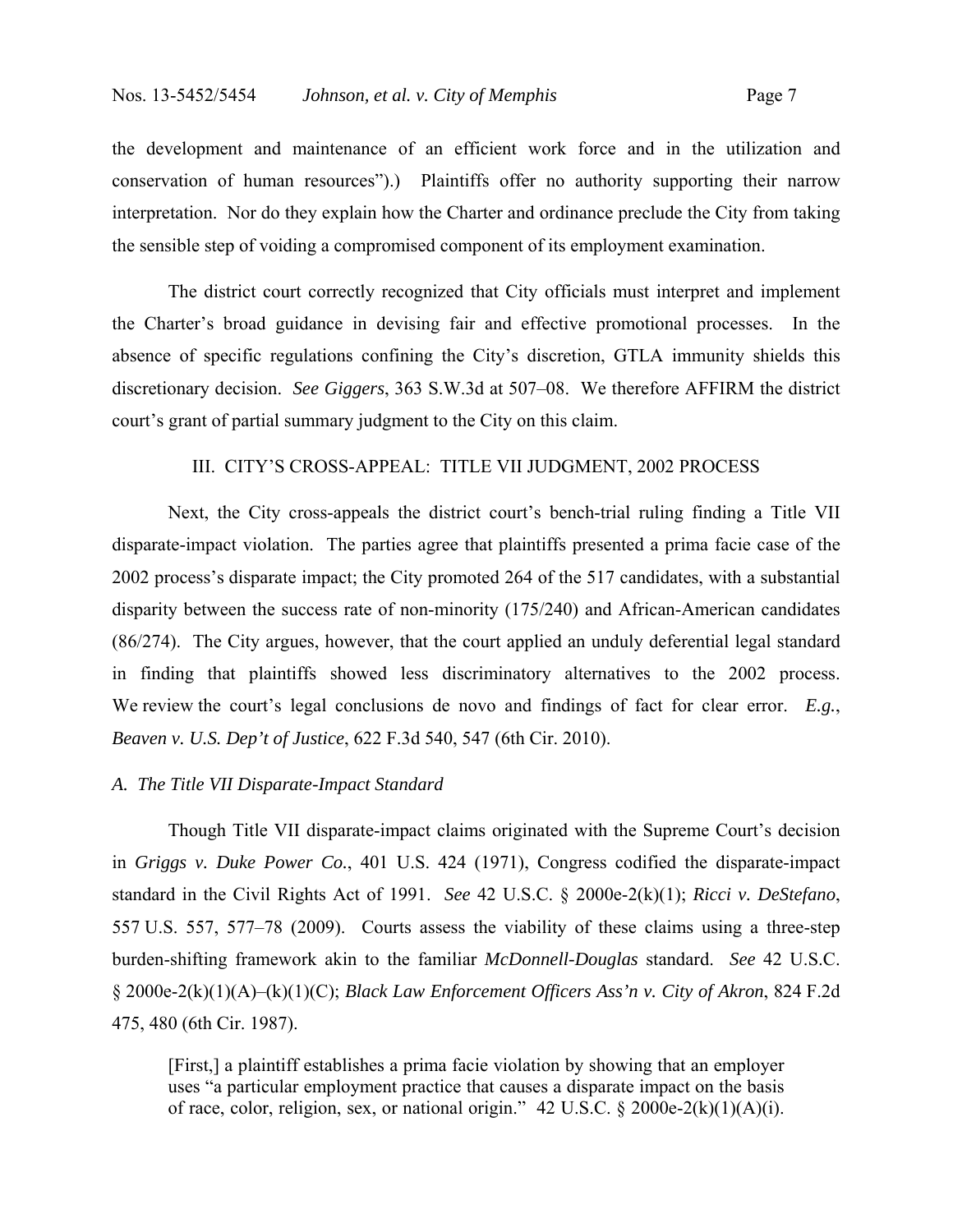[Second, the] employer may defend against liability by demonstrating that the practice is "job related for the position in question and consistent with business necessity." *Ibid.* [Third,] . . . if the employer meets that burden, . . . [the] plaintiff may still succeed by showing that the employer refuses to adopt an available alternative employment practice that has less disparate impact and serves the employer's legitimate needs.  $\S\S 2000e-2(k)(1)(A)(ii)$  and (C).

*Ricci*, 557 U.S. at 578; *see also Davis v. Cintas Corp.*, 717 F.3d 476, 494–95 (6th Cir. 2013).

 The City contests plaintiffs' step-three showing of less discriminatory alternatives. To satisfy this element, the plaintiff must demonstrate: (1) the availability of alternative procedures that serve the employer's legitimate interests and (2) produce "substantially equally valid" results, but with (3) less discriminatory outcomes. 29 C.F.R. § 1607.3(B); *see also Watson v. Fort Worth Bank & Trust*, 487 U.S. 977, 998 (1988); *Shollenbarger v. Planes Moving & Storage*, 297 F. App'x 483, 486–87 (6th Cir. 2008). As with Title VII claims of intentional discrimination, disparate-impact plaintiffs bear the burdens of production and persuasion at this step. 42 U.S.C. §§ 2000e(m), 2000e-2(k)(1)(A)(i)–(ii). Consequently, plaintiffs may not rest on speculation regarding the availability, validity, or less discriminatory nature of their proffered alternatives. *See, e.g.*, *Allen v. City of Chicago*, 351 F.3d 306, 313, 316–17 (7th Cir. 2003) (deeming insufficient "vague or fluctuating" alternatives, and finding that the plaintiffs failed to substantiate their "bare assertion" of valid, less discriminatory alternatives); *Shollenbarger*, 297 F. App'x at 487 (emphasizing that "[t]he plaintiffs [a]re obligated to prove equally effective alternatives," and that "[t]he purpose of [step three] is not to second guess the employer's business decisions").

### *B. Components of the 2002 Process & Plaintiffs' Proposed Alternatives*

 As noted above, the 2002 process consisted of five testing components: (1) a "lowfidelity" video test, which required oral responses to video depictions of law enforcement scenarios; (2) an investigative logic test, consisting of multiple-choice and short-answer questions; (3) an open-book job-knowledge test; (4) an application test, with weighted scores differentiating between the most and least effective responses; and (5) a written communications exam testing for grammar and clarity.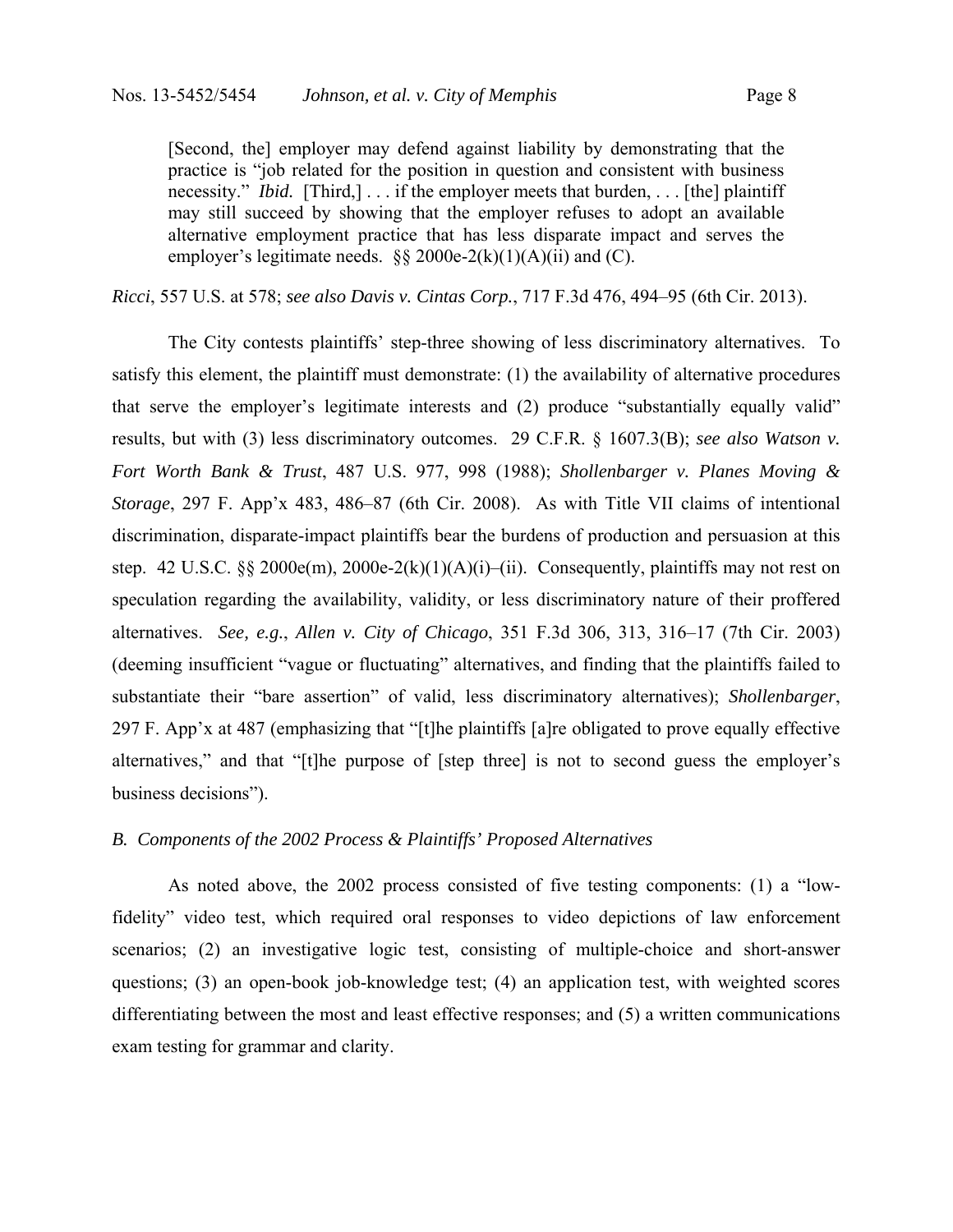As they did before the district court, plaintiffs assert three available alternatives to improve the 2002 process: (1) the 1996 process's high-fidelity role-playing exercise, which required candidates to respond to simulated law-enforcement scenarios ("1996 simulation"); (2) assessments of candidates' "integrity" and "conscientiousness"; and (3) a merit-promotion system similar to one used by the Chicago Police Department, which consists of interviews by merit-review boards. Yet, in arguing before this court for these alternatives, they shirk their duty to demonstrate the benefits of the Chicago-plan and integrity/conscientiousness theories, defending only the 1996 simulation as equally valid and less discriminatory. (Third Br. at 31– 37.) Similarly problematic, plaintiffs neglect to explain how any of these alternatives would fit into the 2002 process, but we gather that they would either replace or complement its existing components.

 Plaintiffs vouch for the 1996 simulation by pointing to its past success, including a sterling validation report documenting its non-discriminatory results. They also tout its benefits compared to the less practical (i.e., less like actual job duties), low-fidelity video test used in the 2002 process. Finally, they rely on their expert's claim that the 1996 simulation is more valid than the 2002 tests and "easily replicated." (*See* Third Br. at 32–35; R. 648-13, Trial Tr. (DeShon) at 1681–82; *see also* R. 648-15, Trial Tr. (DeShon) at 1848 (likening the difference between high-fidelity simulations and low-fidelity response exercises to "knowing versus doing").)

### *C. The District Court's Bench-Trial Findings Regarding Available Alternatives*

 After summarizing the proffered alternatives, which the court characterized as "broad suggestions [of] alternative testing modalities," the court found that plaintiffs satisfied the stepthree burden of demonstrating available, equally valid, less discriminatory alternatives. It reasoned as follows:

It is of considerable significance that the City had achieved a successful promotional program in 1996 and yet failed to build upon that success. While the 1996 process was not perfect it appears to have satisfied all of the legal requirements of promotional processes. The 2000 process departed substantially from the 1996 model in its abandonment of the practical exercise and reweighting of the remaining elements. The 2002 processes, while arguably more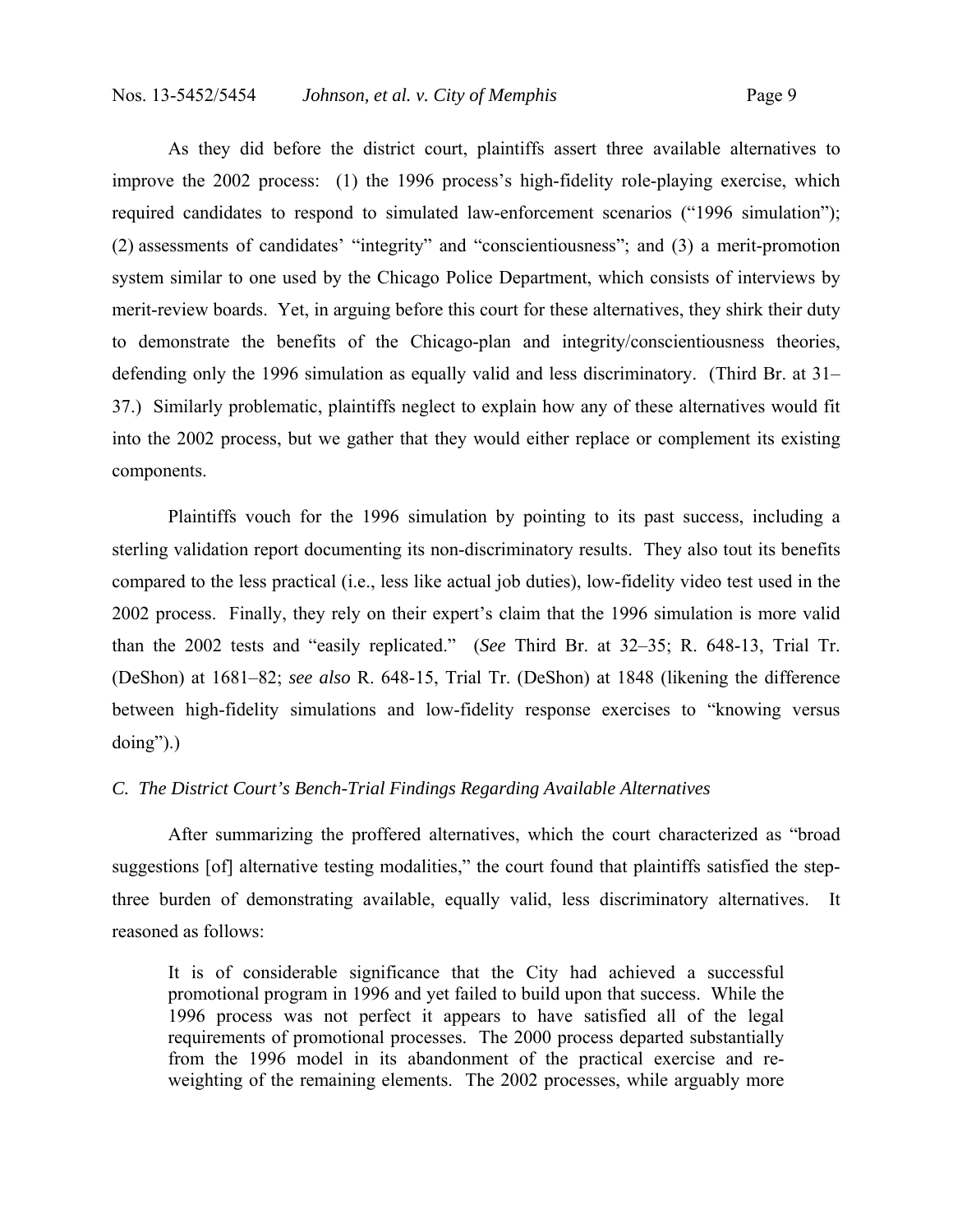sophisticated than its predecessors, suffered from a grossly disproportionate impact on minority candidates.

It is unnecessary for the Court to scrutinize the advisability of incorporating assessments of qualities such as integrity and conscientiousness or the relative merits of the Chicago process. It is sufficient to acknowledge that the existence of such alternative measures and methods belies, as Plaintiffs suggest, Defendants' position that they had no choice but to go forward with the 2002 promotion process despite its adverse impact because no alternative methods with less adverse impact were available.

 Defendant argues that Plaintiffs have failed to meet their burden because none of the alternatives now suggested were proposed at the time the 2002 process was implemented. This argument misconstrues the appropriate standard. Plaintiffs must prove that there was "another *available* method of evaluation which was equally valid and less discriminatory." *Bryant v. City of Chicago*, 200 F.3d 1092, 1094 (7th Cir. 2000) (emphasis added). Plaintiffs are not required to have proposed the alternative. The requirement is only that the alternative was available. The Court reads "availability" in this context to mean that Defendant either knew or should have known that such an alternative existed. Plaintiffs have amply demonstrated that Defendant knew of all three alternatives they have set forth.

# (R. 388, Bench Trial Op. at 25–26.)

 Notably, the court relies on the relative success of the 1996 test, without (1) requiring evidence that the 2002 process would benefit from incorporating the 1996 test's simulation, or (2) addressing the City's interest in test-security, in light of the 1996 simulation's documented cheating. Also, the district court expressly declines to consider the merits of the integrity/conscientiousness and Chicago-plan alternatives, resting its conclusion solely on the City's denial of alternatives.

### *D. The City's Challenge to the Court's Analysis*

 The City challenges the district court's judgment, asserting both legal error and factual deficiencies with plaintiffs' step-three showing. Though plaintiffs characterize the City's argument as an attack on the district court's factual findings, invoking the deference of clear-error review, the district court's analysis contains legal errors subject to our de novo review. *Beaven*, 622 F.3d at 547.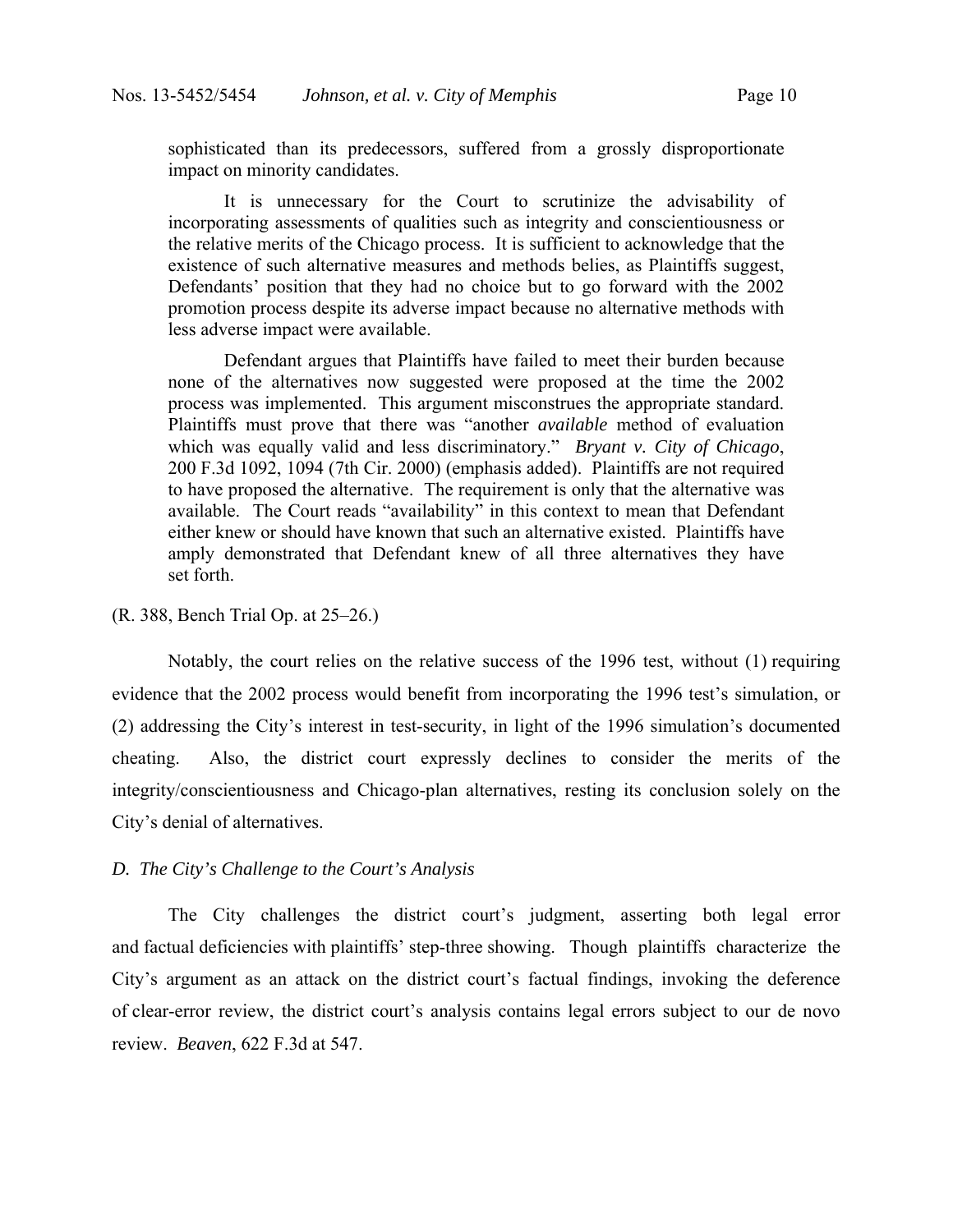First, the district court readily admits crediting the Chicago-plan and integrity/conscientiousness alternatives without considering their relative merit; this approach conflicts with Title VII's requirement that plaintiffs prove the availability of equally valid, less discriminatory measures. *See* 42 U.S.C. §§ 2000e(m), 2000e-2(k)(1)(A)(i)–(ii); 29 C.F.R. § 1607.3(B); *Allen*, 351 F.3d at 316–17; *Shollenbarger*, 297 F. App'x at 487.

 Second, the district court accords "considerable significance" to the results of the 1996 simulation with no discussion of the City's test-security concerns. Courts recognize employers' legitimate interest in preserving the integrity of their employment processes. *E.g.*, *Hearn v. City of Jackson*, 340 F. Supp. 2d 728, 742 (S.D. Miss. 2003) (overruling disparate-impact plaintiffs' proposal requiring all applicants to complete a lengthy, interview-based selection procedure, noting the city's legitimate interests in resource preservation, avoiding the appearance of selection bias, and preventing later applicants from obtaining the questions in advance), *aff'd*, 110 F. App'x 424 (5th Cir. 2004) (per curiam).

 Here, the City presented undisputed evidence that leaked information and candidate coaching compromised both the 1996 simulation and its 2000-process replacement, a videobased test of law enforcement techniques. (R. 648-6, Trial Tr. (Jones) at 863–65 (discussing the "coaching" problems experienced with the 1996 simulation); R. 648-16, Trial Tr. (Claxton) at 2003 (explaining that City employees were excluded from the creation of the 2002 process, because "city employees are accused of funneling questions and/or answers to participants in a prior process").) Though candidate coaching did not affect the outcome of the 1996 simulation—evaluators helped poor-performing candidates who would not qualify for promotion—it exposed a security flaw, and the 1996 process's designer testified that the simulator "was [the] weakest link" of the process, noting that "it contributed to most of the race differences" arising from the 1996 process's testing methodologies. (R. 648-7, Trial Tr. (Jones) at 921–22.) The parties certainly knew of these security problems during the development of the 2002 process, as evidenced by Judge McCalla's statements at the parties' June 27, 2001 status conference. (*See, e.g.*, R. 656-17, 6/27/01 Hr'g Tr. at 42 ("[T]he issues that arose in the previous test, we don't want to run the chance of affecting the outcome of the test by giving out unnecessary information . . . .").)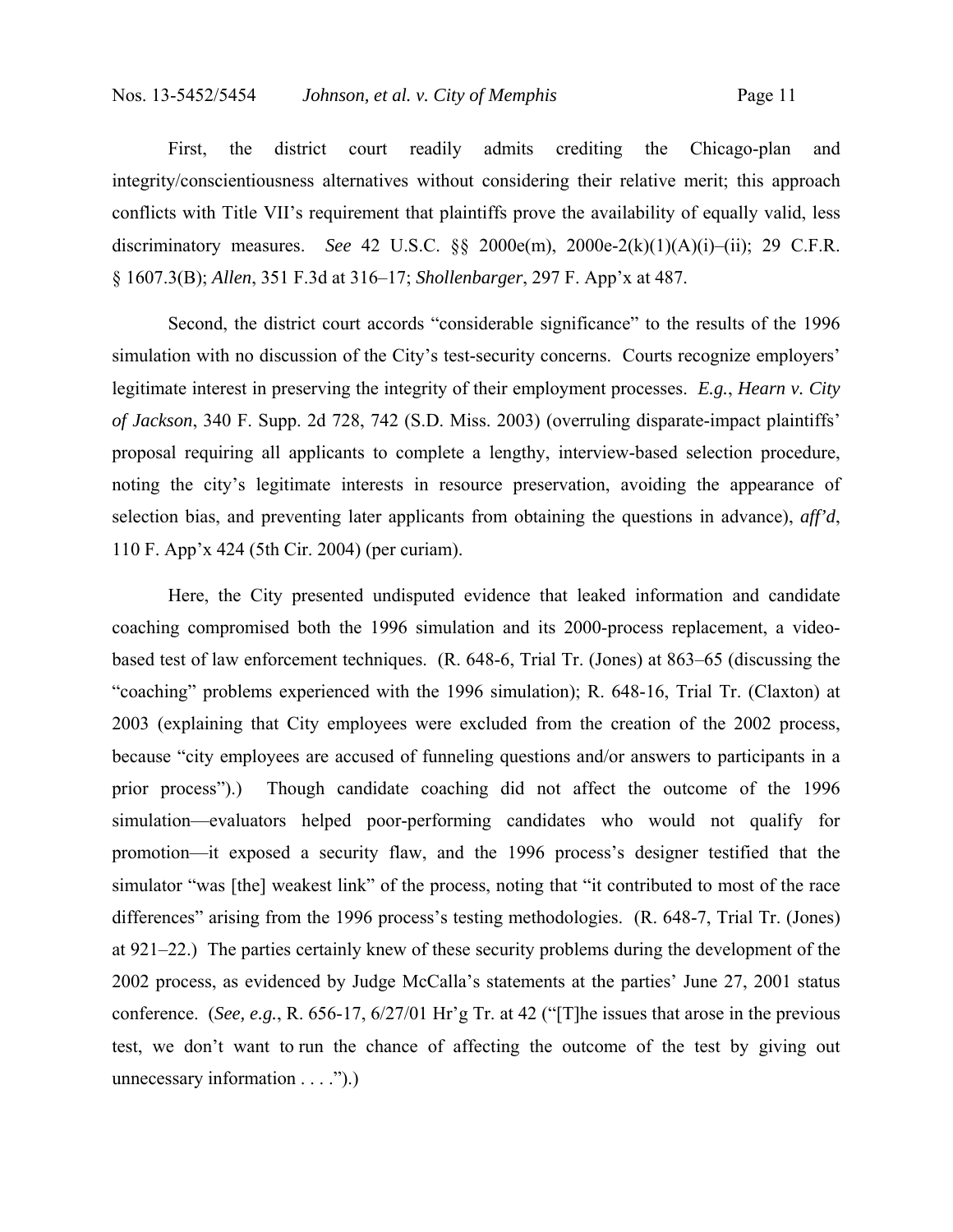Third, the district court's analysis elides the City's concern regarding the impracticability of the 1996 simulation, which required numerous actors to portray the two-hour law enforcement scenarios and took nearly three months to evaluate more than 400 applicants. (*See* R. 648-6, Trial Tr. (Jones) at 863–66.) As the City's expert explained, the protracted nature of simulation testing and the number of moving parts reinforced the City's concerns about testing security. (*Id.*; *see also* R. 648-11, Trial Tr. (Jeanneret) at 1461 (citing "all of the issues that had been raised about the [City's testing] and the confidentiality and . . . prior knowledge of the test and . . . the integrity of the process" as reasons he declined to use the 1996 process).) The court should have accounted for the City's legitimate interests in test security and practicability in assessing plaintiffs' proffered alternatives. *See Watson*, 487 U.S. at 998 (plurality) ("Factors such as the cost or other burdens of proposed alternative selection devices are relevant in determining whether they would be equally as effective as the challenged practice in serving the employer's legitimate business goals."); *see also Allen*, 351 F.3d at 314–15 (considering proposal's effect on the city-employer's financial interests); *Clady v. Cnty. of Los Angeles*, 770 F.2d 1421, 1432 (9th Cir. 1985) ("Financial concerns are legitimate needs of the employer."); *Chrisner v. Complete Auto Transit, Inc.*, 645 F.2d 1251, 1263 (6th Cir. 1981) ("Of course, the marginal cost of another hiring policy and its implications for public safety are factors which should not be omitted from consideration.").

 Finally, the Seventh Circuit's decision in *Allen* persuades us that the district court erred by relying solely on the past success of the 1996 process in determining that the 2002 process should have incorporated a live simulation. *Allen* similarly involved police officers' challenge to a city's promotion process. The officers proposed eliminating the written job-skills test from the process, so as to give full weight to merit-review boards. *See Allen*, 351 F.3d at 316–17. Noting the absence of "evidence that merit selection is inherently less likely to cause a disparate impact" than the other testing procedures, the court rejected this proposal and affirmed the grant of summary judgment to the city, explaining that "[t]he non-discriminatory history of past merit selection in the [Chicago Police Department] is not sufficient evidence to withstand the City's motion for summary judgment." *Id.* at 317.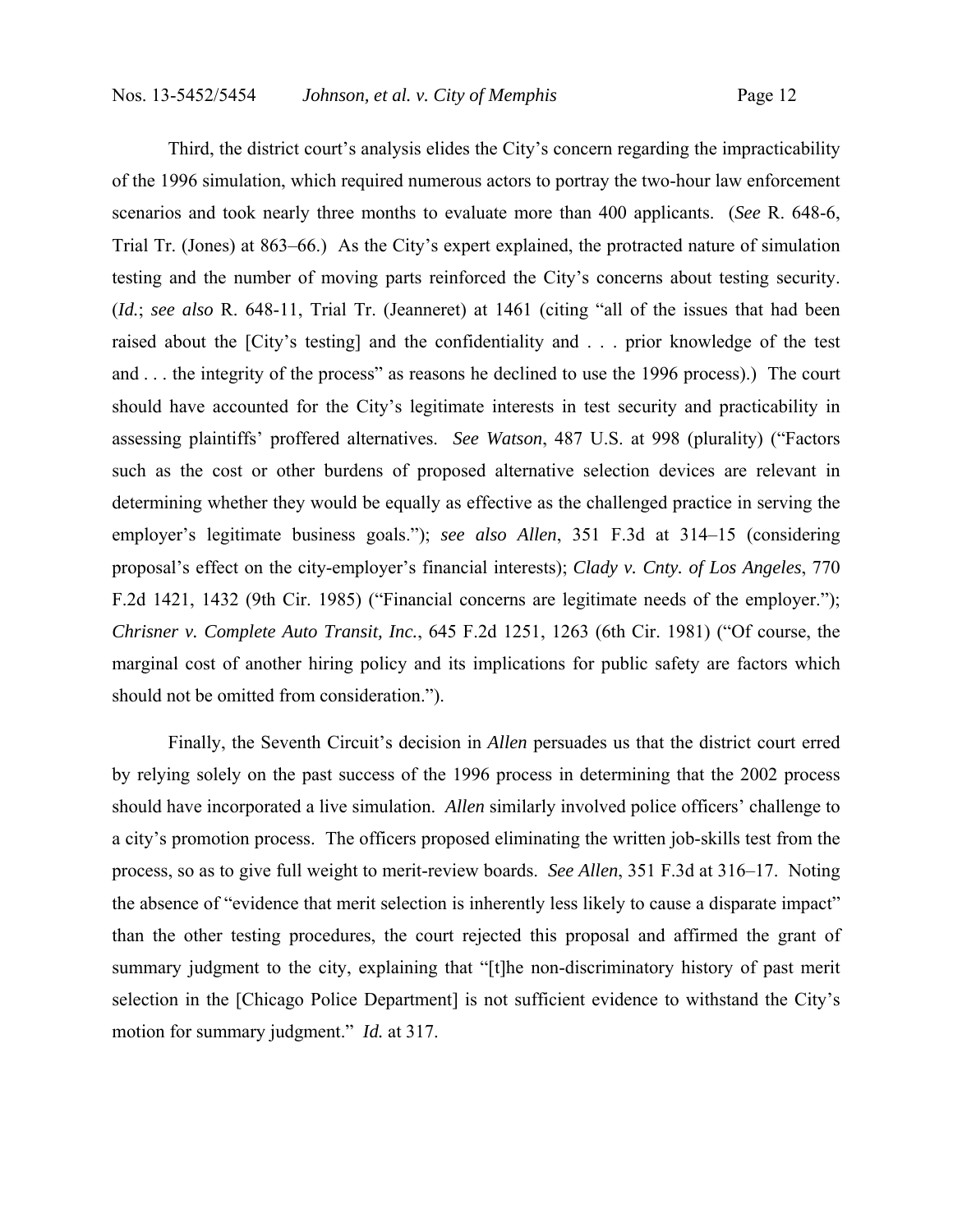In sum, these legal errors improperly shifted plaintiffs' evidentiary burden to the City, undermining the district court's judgment. At a minimum, we must vacate the district court's Title VII judgment. The City asks us to go further, though, and find plaintiffs' step-three showing insufficient as a matter of law. We thus must decide whether plaintiffs' evidence presents a triable issue as to the availability of equally valid, less discriminatory testing alternatives. It does not.

### *E. Plaintiffs' Insufficient Step-Three Showing*

 As noted above, the plaintiffs' appellate briefing defends the validity and racial impact of only the 1996 simulation. The plaintiffs first point to the 1996 process's validation report and the City's Answer, which concedes that the 1996 process resulted in no adverse impact. The plaintiffs next highlight their expert's testimony regarding the difference between high-fidelity simulations and the 2002 process's low-fidelity video test. Third, the plaintiffs claim that statistical evidence shows that the 1996 simulation had higher content validity and lower disparate-impact scores than the 2002 process's tests. Finally, the plaintiffs stress the simplicity and affordability of the 1996 process compared to the 2002 process. The scant evidence supporting these claims dooms plaintiffs' reliance on the 1996 simulation as satisfying its stepthree burden.

 Beginning with the results of the 1996 process as a whole, that evidence does not persuade inasmuch as plaintiffs do not seek to substitute the entire 1996 process for the 2002 process.

 As for the expert testimony, plaintiffs' expert, Dr. Richard DeShon, asserted that highfidelity exercises have greater validity than video-based tests, explaining that law enforcement simulations, like pilot simulators, require the candidate to perform the necessary tasks under realistic conditions. (*See* R. 648-4, Trial Tr. (DeShon) at 533; R. 648-15, Trial Tr. (DeShon) at 1848.**<sup>4</sup>** ) But plaintiffs' briefing offers no data showing that simulations provide equally valid and

<sup>&</sup>lt;sup>4</sup>We note that Dr. DeShon's initial report in May 2004—more than two years after the administration of the 2002 process—advocated for *both* "role plays and video assessments" as less discriminatory testing methods than written tests. (R. 656-4, DeShon Rpt. at 14.) After Dr. Jeanneret's responsive report alerted him to the 2002 process's inclusion of a video exam (R. 656-5, Jeanneret Resp. Rpt. at 29), Dr. DeShon issued a supplemental report in February 2005 championing high-fidelity simulations, specifically the one used in the 1996 process (R. 656-6, DeShon Suppl. Rpt. at 23).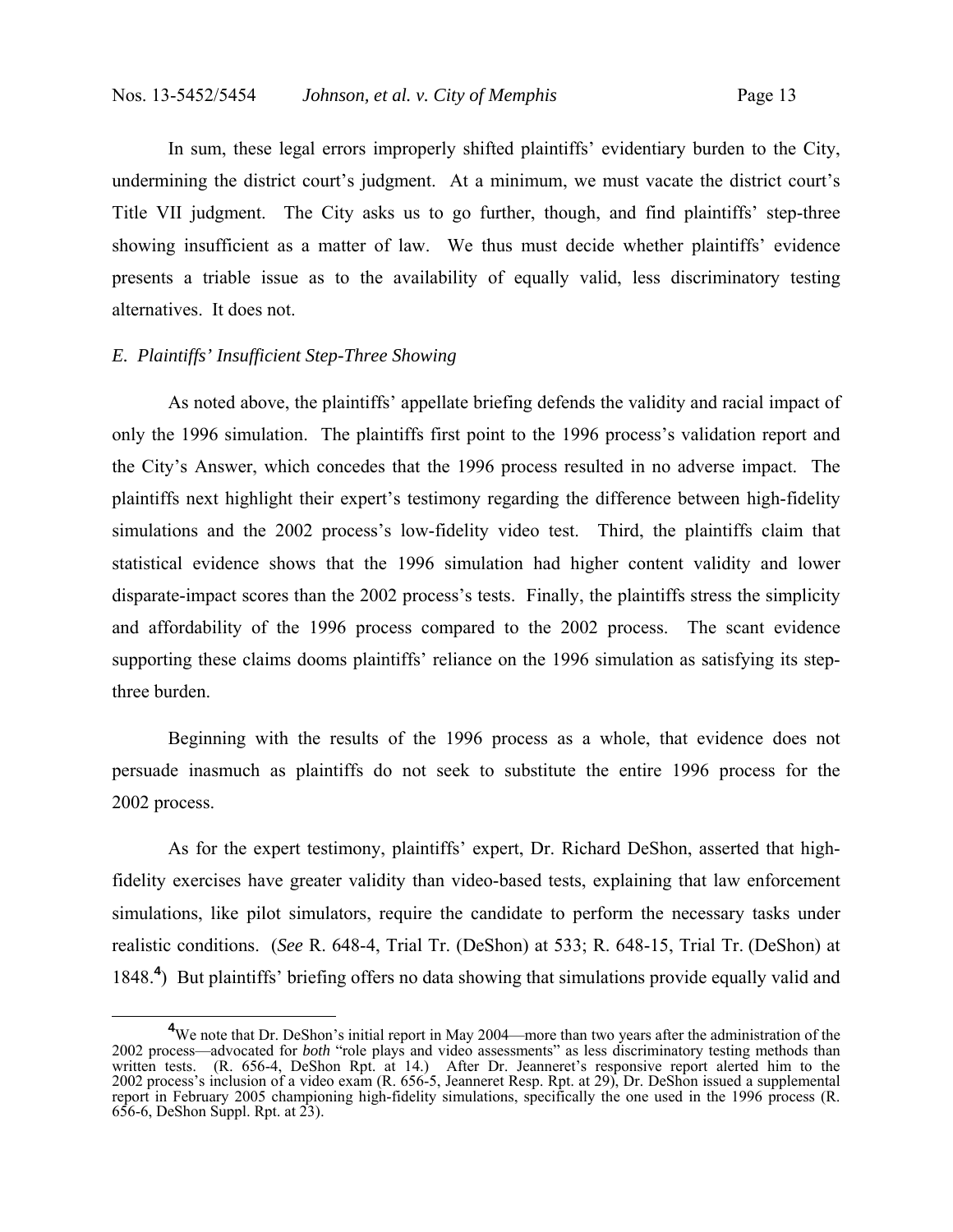less discriminatory evaluations than other forms of practical tests.**<sup>5</sup>** Moreover, the virtues cited by Dr. DeShon expose another problem with work simulations: scoring subjectivity.

 Subjective testing mechanisms open the door to random results and real and perceived scoring bias. *See, e.g.*, *Allen*, 351 F.3d at 315 ("This court previously has noted the potential objection to subjective components of evaluation in selection procedures."); *Hearn*, 340 F. Supp. 2d at 742 (rejecting panel-interviews proposal, explaining that they "could have contributed to a feeling among candidates that the process was not fair and unbiased"); *Nash v. Consol. City of Jacksonville*, 895 F. Supp. 1536, 1553 (M.D. Fla. 1995) (rejecting subjective performance evaluations, expressing concern that they "would open the process to favoritism, politics and tokenism"), *aff'd*, 85 F.3d 643 (11th Cir. 1996). Tellingly, plaintiffs' counsel acknowledged this problem during the formulation of the 2002 process when he objected to *the inclusion* of subjective testing components. (*See* R. 657-1, Feb. 26, 2001 Letter to City's Expert at 4.) Equally revealing, plaintiffs' appellate briefing remains silent on the subjectivity problem.

 We might overlook this pitfall if plaintiffs proffered evidence detailing how a subjective component could be scored so as to minimize disparate impact. But, as discussed, they provide no explanation for how the City should have meshed the 1996 simulation into the 2002 process, whether as a replacement or supplement for the low-fidelity video test, other testing components, or the entire process. Without that type of evidence, plaintiffs lose their argument that use of a high-fidelity simulation would produce better outcomes, because plaintiffs acknowledge that "[e]very single component of the 2002 testing process resulted in 'very substantial' adverse impact." (Third Br. at 34; *see also* First Br. at 23 (detailing the adverse impact of each testing component).)

 The plaintiffs likewise neglect to account for the City's legitimate interests in test security and efficiency. The 1996 simulation, which individually evaluated more than 400 candidates' law-enforcement techniques via two-hour role-play scenarios, required numerous actors to produce, lasted three weeks, and took two months to grade. (R. 648-6, Trial

**<sup>5</sup>** Indeed, plaintiffs' appellate briefing takes inconsistent positions regarding whether a low-fidelity video exam qualifies as a "practical test," first arguing that it was the essential practical test for the 2000 process, and then arguing that the 2002 process lacked a practical test despite including a video exam. (*Compare* First Br. at 38–39, *and* Third Br. at 16, *with* Third Br. at 33.)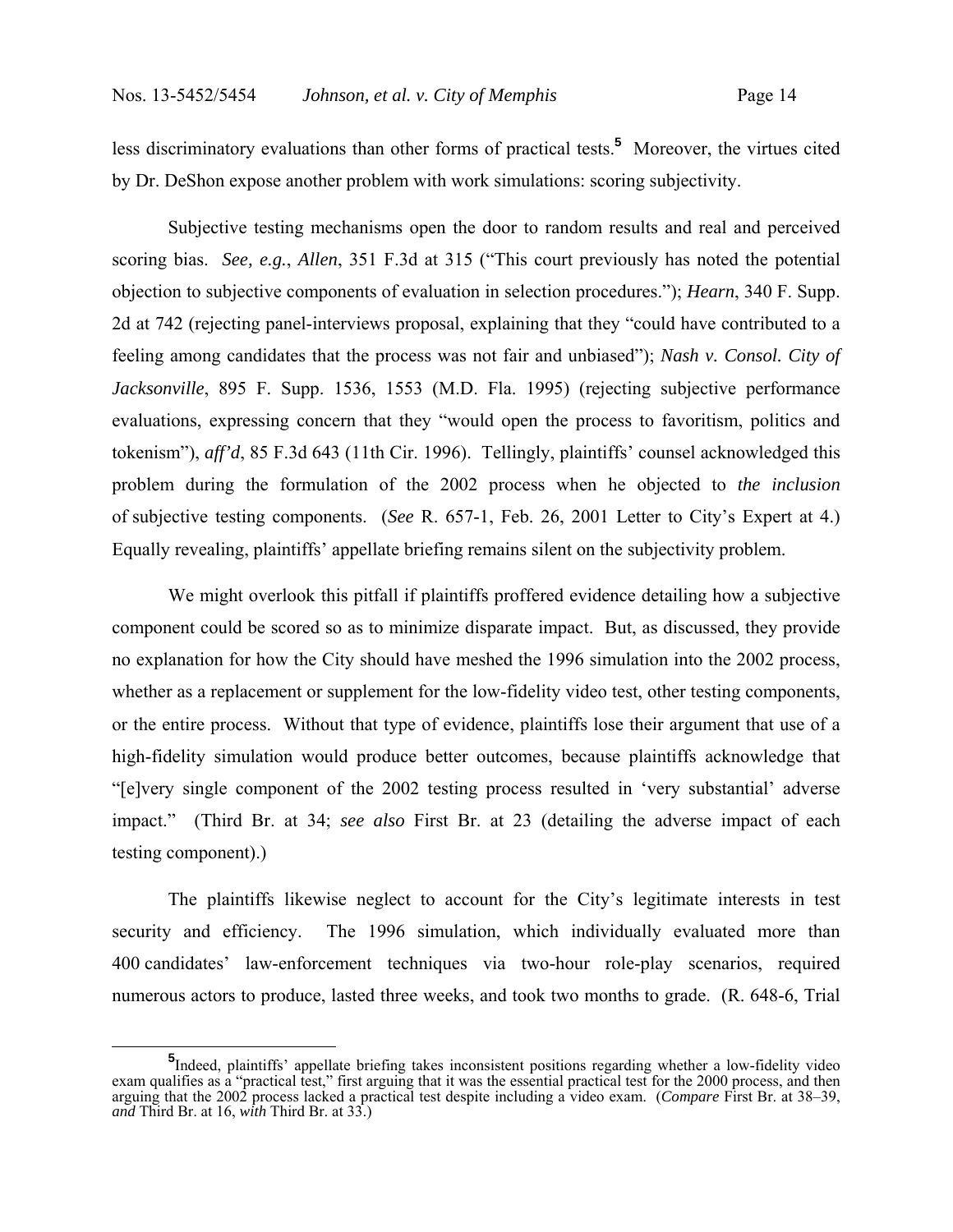Tr. (Jones) at 863–66.) Then the City discovered instances of candidate coaching, for which the plaintiffs prescribe no remedy, seemingly content with their expert's unqualified assurance that the 1996 simulation would be "easily replicated" at a lesser cost than the 2002 process. (Third Br. at 35 (comparing the costs of the two processes: \$79,250 for 1996, more than \$400,000 for 2002).) But the costs argument overlooks the cheating problems associated with the 1996 and 2000 testing; the City hired outside consultants to design the 2002 process to insulate the exam from the potential biases of City employees. (*See* Second Br. at 14–15; R. 648-16, Trial Tr. (Claxton) at 2003.) And plaintiffs point to no evidence showing administration of a reliable simulation exercise to more than 500 candidates at a reasonable cost (time and money) and in a manner that minimizes the likelihood of candidate coaching or information leaking. The City's expert report advised the parties *in 2001* that simulations pose such problems, but when the City proposed a video test at status conferences before Judge McCalla, the plaintiffs expressed no qualms. (*See* R. 652-4, Jeanneret Rpt. at 38–39; R. 656-17, Status Conf. Hr'g Tr. at 28–32; R. 60, 7/2/01 Status Conf. Order at 1–2; O.A. at 28:10–29:55, 31:50–32:05.**<sup>6</sup>** )

 At bottom, plaintiffs rest their proposal on the actual results of the 1996 simulation, stressing that it produced less racial disparity than the 2002 process. (*See* Third Br. at 35 (comparing the 1996 simulation's race-disparity score,  $d=21$ , to that of the 2002 process, d=.83).) Yet, as the Seventh Circuit explained in *Allen—*and we agree—past practice alone does not suffice. 351 F.3d at 315–17. The "[p]ast success" of a specific testing process "merely predicts, but does not establish, success" in future applications. *Id.* at 315. This broadest of Title VII remedies—which requires no showing of discriminatory motive, *see Griggs*, 401 U.S. at 431—demands evidence that plaintiffs' preferred alternative would have improved upon the challenged practice. *See Allen*, 351 F.3d at 315 ("We cannot require the City to [incorporate plaintiffs' alternative testing proposal based] on mere speculation."); *Zamlen v. City of Cleveland*, 906 F.2d 209, 220 (6th Cir. 1990) (rejecting test-rescoring proposal, where plaintiffs offered only speculation of a less discriminatory impact). This is especially true here, where plaintiffs propose a cumbersome exercise with a track record of security problems, no objective measures of candidate performance, and no explanation for how it could fit into the 2002 process

**<sup>6</sup>** <sup>6</sup>Though the City's consultants may not have examined the exact components of the 1996 process, the report and the parties' discussions before the district court belie the plaintiffs' claim that the City failed to investigate the possibility of using simulations.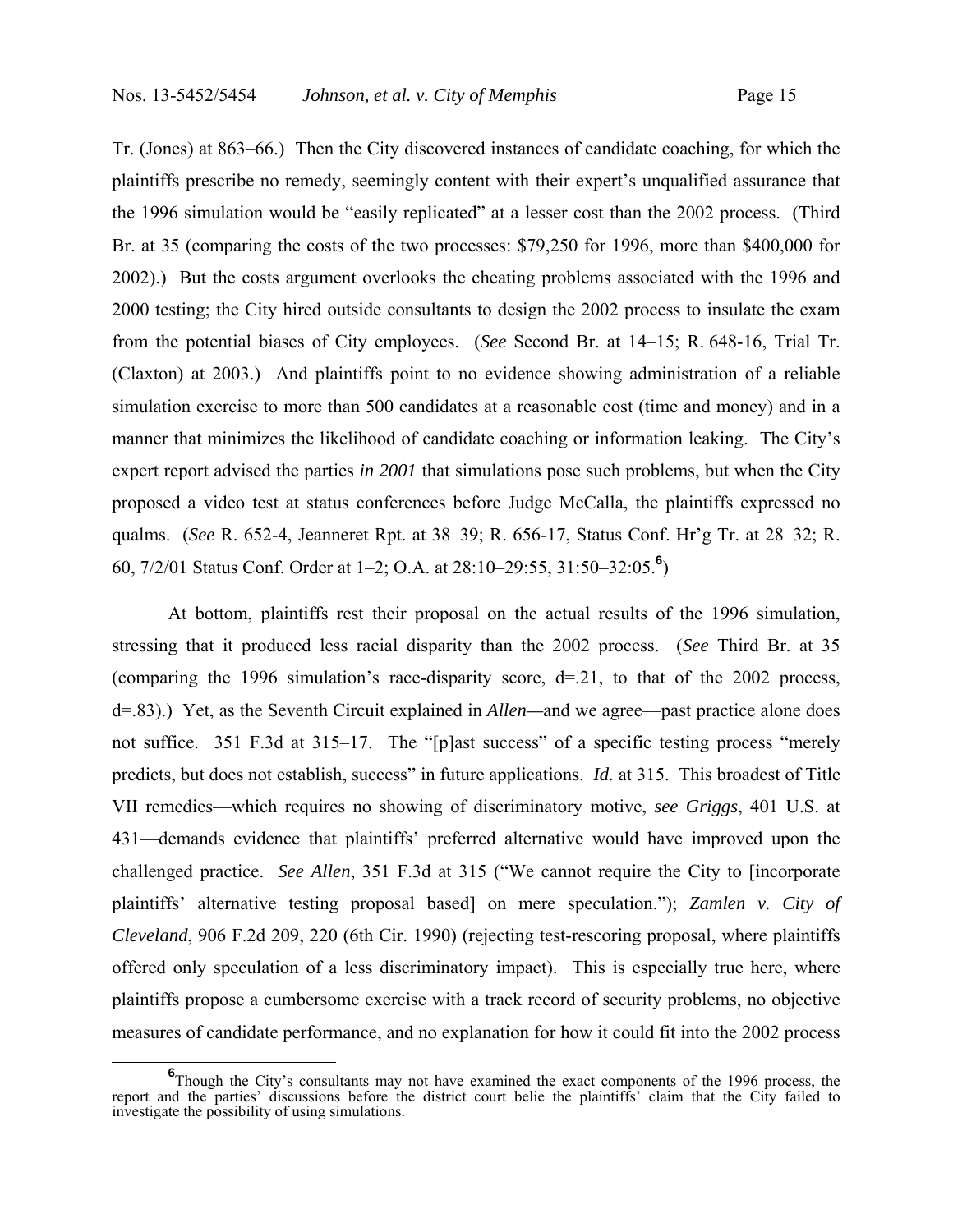or why it would produce better outcomes. The one-off results of the 1996 simulation, without more, do not carry plaintiffs' burden.

 Though arguably forfeited by plaintiffs' minimalist briefing, the Chicago-plan and integrity/conscientiousness-testing proposals fare no better. Again, plaintiffs offer no justification for their comparative validity or discriminatory effect, as compared to the 2002 process's testing features. We further note that the Chicago plan's use of merit-review boards suffers from the same subjectivity and speculation problems identified by the Seventh Circuit in *Allen*. *See* 351 F.3d at 315–17. As for integrity/conscientiousness testing, EEOC guidelines generally disfavor tests that measure abstract character traits by making inferences about candidates' mental processes. *See* 29 C.F.R. § 1607.14(C)(1) ("A selection procedure based upon inferences about mental processes cannot be supported solely or primarily on the basis of content validity. Thus, a content strategy is not appropriate for demonstrating the validity of selection procedures which purport to measure traits or constructs, such as intelligence, aptitude, personality, commonsense, judgment, leadership, and spatial ability."). Plaintiffs acknowledge as much. (Third Br. at 9.) With this in mind, the plaintiffs' expert's vague support for some sort of integrity/conscientiousness testing cannot demonstrate an equally valid, less discriminatory alternative. (*See* Third Br. at 29; R. 684-13, Trial Tr. (DeShon) at 1681; R. 648-4, Trial Tr. (DeShon) at 670.)

 Ultimately, the district court aptly described plaintiffs' proposed alternatives as "broad suggestions." No doubt, the 2002 process resulted in a substantially higher percentage of unsuccessful African-American applicants. But plaintiffs must offer more to establish a Title VII disparate-impact violation. Because plaintiffs failed to present evidence establishing a genuine issue of fact regarding the availability of equally valid, less discriminatory alternative testing methods, their step-three showing fails as a matter of law.

 Perhaps anticipating this outcome, plaintiffs offer an alternative defense of the district court's Title VII judgment that assails the City's step-two showing (credited by the district court) that the 2002 process was job-related and consistent with business necessity. *See Ricci*, 557 U.S. at 578. Accordingly, we backtrack to the step-two standard.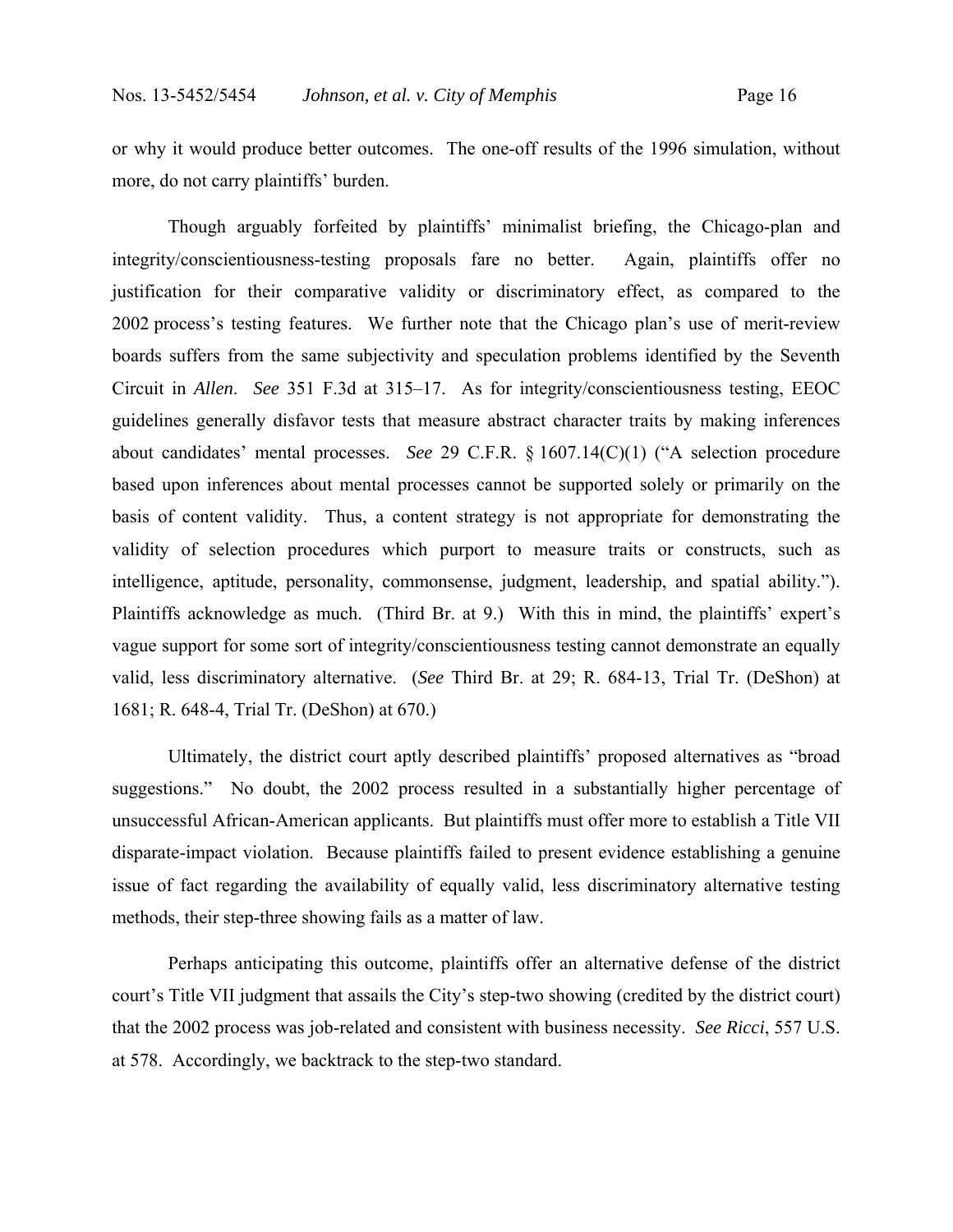# IV. PLAINTIFF'S ALTERNATIVE DEFENSE OF TITLE VII JUDGMENT: THE CITY'S STEP-TWO SHOWING

 "Once the plaintiff succeeds in making a *prima facie* disparate-impact case, the defendant may avoid liability by showing that the protocol in question has a manifest relationship to the employment." *Davis*, 717 F.3d at 494 (citation and internal quotation marks omitted). The City may meet its step-two burden by showing through "professionally acceptable methods, [that its testing methodology is] predictive of or significantly correlated with important elements of work behavior which comprise or are relevant to the job or jobs for which candidates are being evaluated." *City of Akron*, 824 F.2d at 480 (citation and internal quotation marks omitted). Courts often refer to a test's job-relatedness and business necessity in terms of its "validity" denoting the test's relationship to relevant job content—and "reliability"—referring to its ability to produce consistent results. *See, e.g.*, *Guardians Ass'n of N.Y. City Police Dep't, Inc. v. Civil Serv. Comm'n*, 630 F.2d 79, 101 (2d Cir. 1980). When the employment position involves public safety, we accord greater latitude to the employer's showing of job-relatedness and business necessity. *Chrisner*, 645 F.2d at 1262–63 (finding sufficient support for an employer's truckdriving experience requirements, noting that "[a]n industry with the primary function of managing the safety of large numbers of passengers must be allowed more latitude in structuring the requirements which could [a]ffect the performance of a primary business objective"); *see also Spurlock v. United Airlines, Inc.*, 475 F.2d 216, 219 (10th Cir. 1972) ("[W]hen the job clearly requires a high degree of skill and the economic and human risks involved in hiring an unqualified applicant are great, the employer bears a correspondingly lighter burden to show that his employment criteria are job-related.").

 The City used a "content validity" model for the 2002 process that tests a "representative sample of the content of the job." 29 C.F.R. § 1607.14(C); *accord Gonzales v. Galvin*, 151 F.3d 526, 529 n.4 (6th Cir. 1998) (citing, as an example of a content exam, a secretary's typing test). We recognize that a police department's selection of testing criteria "is largely a matter within the professional judgment of the test writer based upon the particular attributes of the job in question." *Police Officers for Equal Rights v. City of Columbus*, 916 F.2d 1092, 1099–1100 (6th Cir. 1990) (affirming the district court's conclusion that job-relatedness "does not require precise proportionality" between the exam content and the relative importance of job tasks).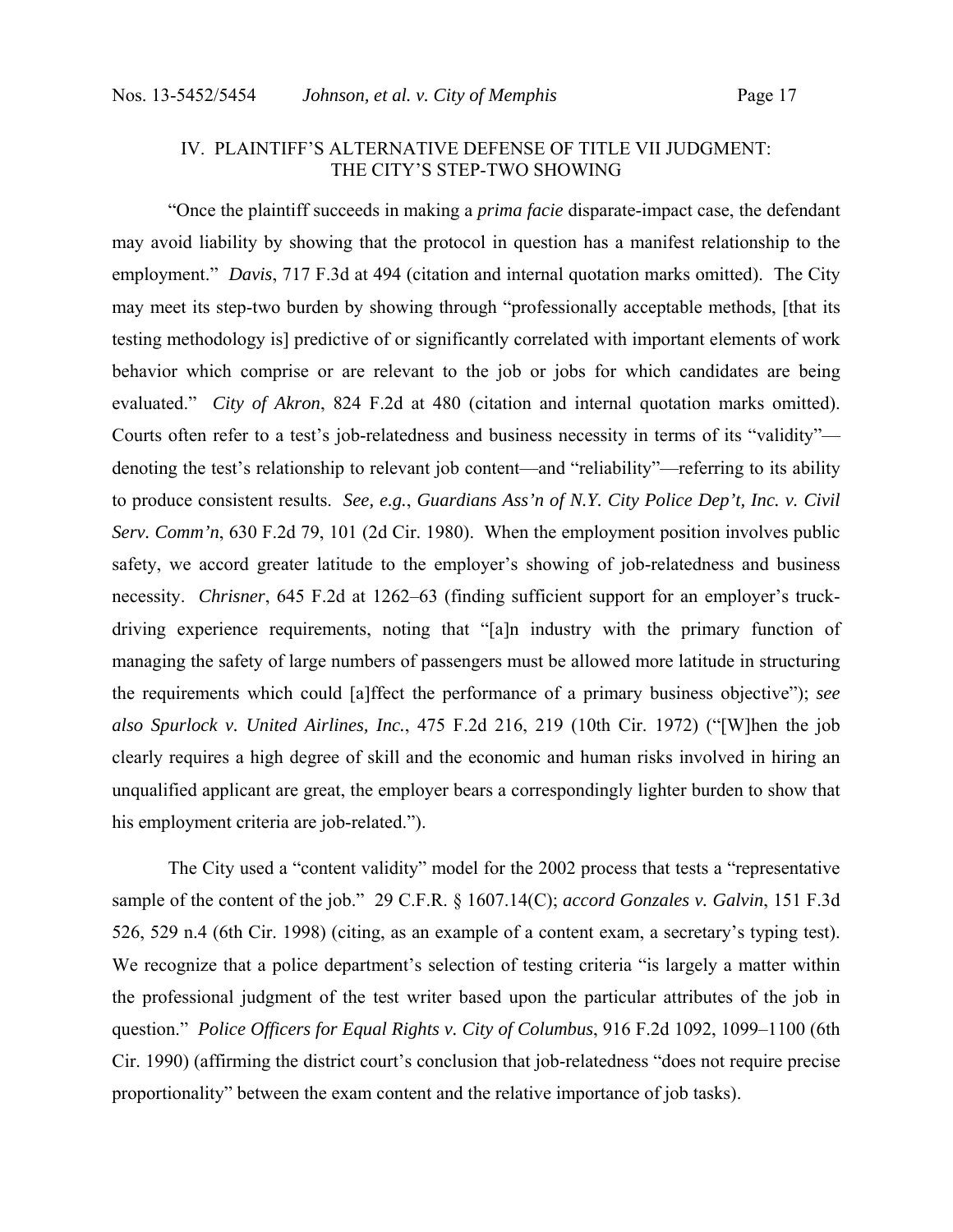### *A. District Court's Validity Findings*

 Here, in deeming the 2002 process's testing methods valid, the district court detailed Dr. Jeanneret's "comprehensive job analysis," on behalf of the City, to identify the most important knowledge, skills, abilities, and personal characteristics (KSAPs) for the sergeant position.

Jeanneret & Associates sought to assess all 44 of the important KSAPs identified in the job analysis and designed the test questions to meet the content validity requirements for the assessment. The investigative forms and other materials used in the investigative logic test and oral component were very similar to the actual materials used on the job and clearly simulated critical job duties. Additionally, all of the items on the job knowledge test were developed using the same reference materials used by MPD sergeants on the job. The investigative logic test involved realistic scenarios that were designed to simulate situations encountered and investigative activities performed by sergeants on the job. Likewise, the application of knowledge test was designed to evaluate how a candidate would respond to common situations encountered on the job. The [video-based] oral component also involved realistic scenarios designed to simulate situations in which a sergeant would be expected to use oral communication skills in responding to a superior officer, responding to the mother of a victim, and responding to a new partner.

(R. 388, Bench Trial Op. at 17, 19–20.) Other than baldly saying that the tests did not measure traits relevant to the sergeant position (*see* Third Br. at 9)—arguments that appear to circle back to the claim that the 2002 process needed a work simulation instead of the video test—plaintiffs cite no evidence that contests the job-relatedness or representativeness of the KSAPs measured in each test component. We discern no clear error with these validity findings.

# *B. District Court's Findings Regarding Reliability & Rank Ordering*

 Plaintiffs devote most of their alternative argument to the district court's findings regarding reliability and rank ordering. On reliability, the court found:

 [The City's expert and the designer of the 2002 process] Dr. Jeanneret testified that he did not include a reliability estimate in the validation report because the 2002 process was heterogeneous, i.e., it measured numerous broad KSAP dimensions that were correlated with one another, and he felt that there was no appropriate estimate of reliability. According to Dr. Jeanneret, the most appropriate approach to reliability for such a heterogeneous test was test-retest reliability, which was not feasible under the circumstances. A reasonable alternative, Dr. Jeanneret asserted, would have been to develop an alternate form, requiring two identical tests which, he believed, was not possible in light of the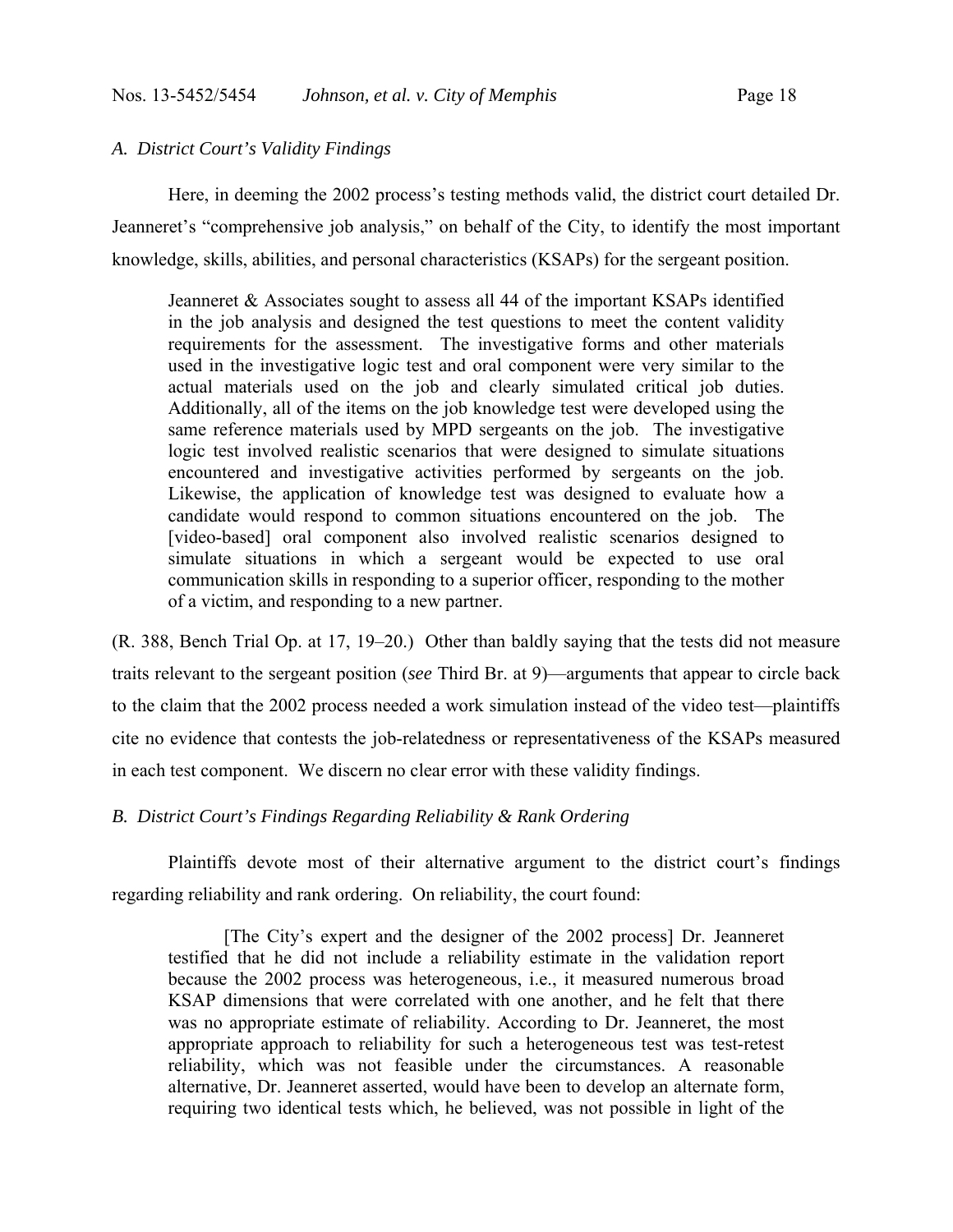particular testing environment. Since neither multiple administrations of the test nor parallel administration of identical tests were practicable, Dr. Jeanneret believed the only potentially applicable method of assessing reliability was to measure internal consistency using "coefficient alpha." Dr. Jeanneret did not initially compute coefficient alpha because he intentionally designed a very heterogeneous test and making coefficient alpha, in his opinion, an inappropriate index of reliability.

 Both Dr. Jeanneret and [plaintiffs' expert] Dr. DeShon subsequently measured coefficient alpha, using somewhat different methodologies. Dr. DeShon reported an overall reliability coefficient of .76 using a method known as stratified alpha. Dr. DeShon included seniority in his analysis, which Dr. Jeanneret testified was inappropriate because seniority was not part of the measurement process. (Jeanneret, Tr. Vol. 11, 1287–88; DeShon, Tr. Vol. 5, 575; Tr. Vol. 16, 1898, 1912.) The Court agrees that inclusion of seniority was inappropriate in assessing the reliability of the test. Since seniority was an administrative add-on component, there is no reason to expect that there would be a significant correlation or internal consistency between seniority and test items. Dr. Jeanneret eventually performed a reliability analysis using a "linear composite," which resulted in a coefficient of .82. He also computed reliability using the formula for stratified alpha, which resulted in a coefficient of .83.

 The Court finds credible Dr. Jeanneret's testimony as to the limited applicability of coefficient alpha in measuring reliability of a heterogeneous test which draws material for test items from multiple sources. The Court further finds that Dr. Jeanneret's computations of stratified alpha without inclusion of seniority scores to be more appropriate than Dr. DeShon's computation, which included seniority. Finally, the Court finds that Dr. Jeanneret's conclusion that the 2002 process was sufficiently reliable is consistent with professional standards and is supported by relevant law. *See Hearn v. City of Jackson*, 340 F. Supp. 2d 728, 740–41 (S.D. Miss. 2003) (finding that a reliability coefficient of .79 is a common and acceptable value in the context of a heterogeneous test environment).

(R. 388, Bench Trial Op. at 21–22 (transcript citations omitted).)

On the subject of rank ordering, the court found:

 Under both Sixth Circuit precedent and the Guidelines, ranking of candidates is appropriate where it can be shown that a higher score correlates with higher job performance. *See Williams v. Vukovich*, 720 F.2d 909, 924 (6th Cir. 1983); 29 C.F.R. § 1607.14(C)(9) (2006). The requirements for rank ordering can be met through a substantial demonstration of job-relatedness, variance in test scores, and an adequate degree of test reliability. *Guardians Ass'n of New York City Police Dep't, Inc. v. Civil Serv.*, 630 F.2d 79, 104 (2d Cir. 1980).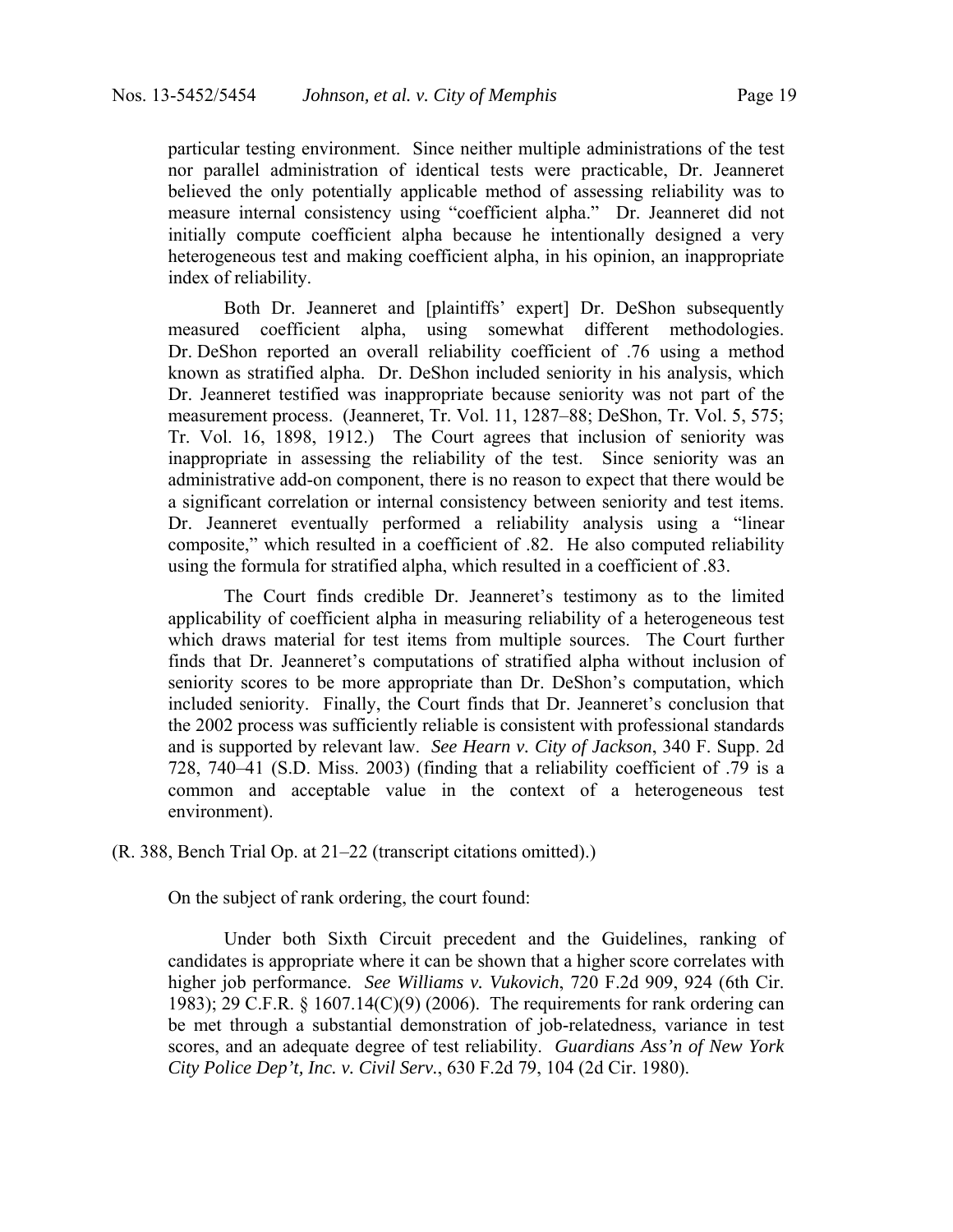As discussed above, the test content of the 2002 process was substantially job-related and there was an acceptable level of test reliability. Many sections of the test consisted of items in which there were several right answers, with differing point values for various elements, and/or opportunities for additional credit, all of which serve to distinguish better performing candidates from lesser performing candidates. (Def's Ex. 22, pp. 43–46.) The written test was closely modeled after the like section in the 2000 process, which Dr. DeShon acknowledged was able to differentiate between those candidates with more job knowledge from those with less knowledge. (DeShon, Tr. Vol. 5, 546–47.) Additionally, the raw scores on the 2002 assessment show a substantial variance, with the highest raw score of 358.750 and the lowest of 174.750, among 517 candidates. (Def's Ex. 17.) *See City of Columbus*, 916 F.2d at 1102–03 (upholding rank ordering where score range was 40 points among 71 candidates).

 Based on the foregoing, the Court finds that rank ordering of the results of the 2002 process was proper, given that the test had an acceptable level of test reliability, was substantially job-related, and had substantial variance among the scores.

(*Id.* at 22–23.)

 Plaintiffs lodge several objections to the reliability and rank-ordering findings, laced with a variety of counter-evidence in the opening of their response brief. (*See* Third Br. at 3–15, 44– 62.) We distill three primary arguments: (1) that the district court incorrectly determined that Dr. DeShon incorporated seniority into his composite reliability score, and thus clearly erred in crediting Dr. Jeanneret's reliability testimony; (2) that the district court applied the wrong legal standard for rank ordering, and the City failed to justify rank ordering by showing that higher test scores resulted in better job performance; and (3) that the district court erred by accepting the City's use of seniority in the 2002 process. None demonstrates a reversible legal error or clearly erroneous factual finding.

### *1. Dr. DeShon's Non-Use of Seniority & the Court's Credibility Finding*

 First, plaintiffs deny the district court's factual assertion that Dr. DeShon included seniority in his reliability calculations. The City appears to concede the inconclusive nature of the evidence cited by the district court (*see* Fourth Br. at 27–28), but notes that any error in this regard is harmless because both experts' reliability scores (.76 from DeShon, .82–.83 from Jeanneret) fall within the range of reliability scores accepted by courts. *See, e.g.*, *Hearn*, 340 F. Supp. 2d at 740 (approving of exam with .79 reliability coefficient). Yet any mistake regarding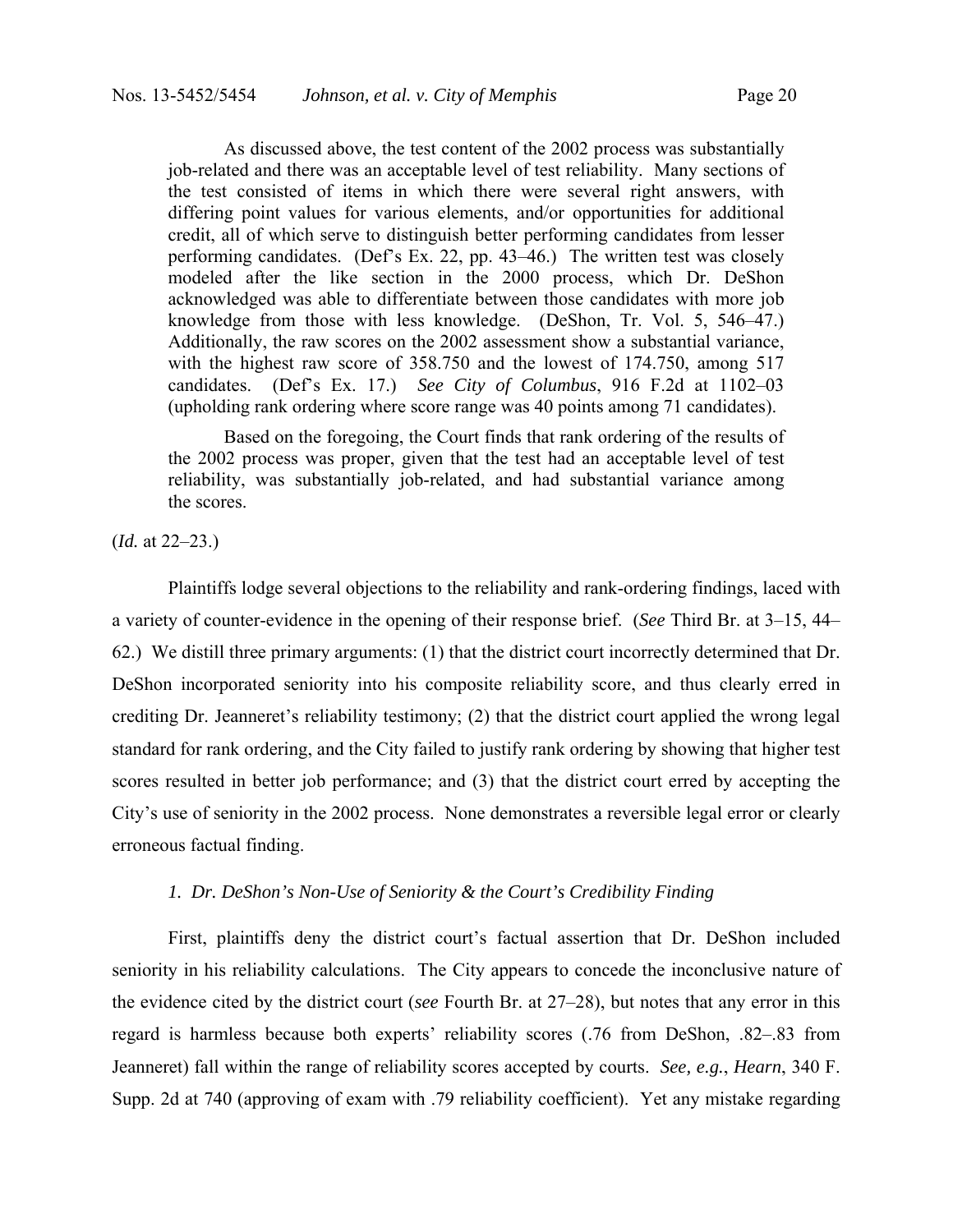the constituent parts of Dr. DeShon's composite reliability score (.76) leaves undisturbed the court's remaining credibility determinations pertaining to *Dr. Jeanneret*'s reliability methodology and testimony—namely, its approval of (1) "Dr. Jeanneret's testimony as to the limited applicability of coefficient alpha in measuring reliability of a heterogeneous test which draws material for test items from multiple sources," and (2) his "conclusion that the 2002 process was sufficiently reliable." (R. 388, Bench Trial Op. at 21–22.)

 The court's remaining conclusion—choosing Dr. Jeanneret's reliability estimates (.82– .83) over that of Dr. DeShon (.76)—suffers only from the court's mistaken belief that Dr. DeShon's figure included seniority. So far as we can tell, plaintiffs accept the court's related finding that these specific reliability calculations *should not include seniority*. Surprisingly, for all their complaints about Dr. Jeanneret's methods, plaintiffs voice no concern for the higher result he achieved (.82 or .83**<sup>7</sup>** ) using their preferred calculation method, stratified alpha. Arguably, the district court selected Dr. Jeanneret's number because it found his testimony more credible (consistent with its other credibility findings on this issue), not because it believed that Dr. DeShon made a calculation error. And even if the district court chose Dr. DeShon's reliability number (.76), the district court cited authority approving a similar reliability coefficient. *Hearn*, 340 F. Supp. 2d at 740–41 (.79); *cf. Nash*, 895 F. Supp. at 1548 (stating that a reliability coefficient "above 0.70 is considered to be reliable"). Plaintiffs provide no authority compelling the conclusion that either a .76 or .82–.83 reliability score for this type of test fails as a matter of law.**<sup>8</sup>**

 Instead, plaintiffs charge that Dr. Jeanneret conceded the inappropriateness of his own reliability estimate. To the extent plaintiffs suggest that Dr. Jeanneret rejected his own

**<sup>7</sup>** Plaintiffs suggest in passing that Dr. Jeanneret did not know of "stratified alpha" and did not calculate it. (Third Br. at 52.) But Dr. Jeanneret explained that, though he initially lacked familiarity with the term "stratified alpha," the "mathematics of the coefficient . . . [are] basically the same" as the "linear composite" figure he calculated. (R. 648-10, Trial Tr. (Jeanneret) at 1285–86.)

We note that the cited evidence appears to invert the coefficient and stratified alpha scores (.83 and .82) noted by the district court and the City's brief, but plaintiffs make no objection on this ground, and we have no reason to believe that the marginal difference between those two scores matters here.

<sup>&</sup>lt;sup>8</sup>Of course, we do not suggest that a reliability score of .70 suffices for all tests as a matter of law. Reliability determinations depend on the unique circumstances of the testing protocol. We simply acknowledge that this aspect of plaintiffs' reliability argument asks us to determine credibility—something we cannot do. *Harrison v. Monumental Life Ins. Co.*, 333 F.3d 717, 723 (6th Cir. 2003) ("Since we are not free to disregard the district court's credibility assessment, the verdict must stand if [plausible evidence] supports [it.]").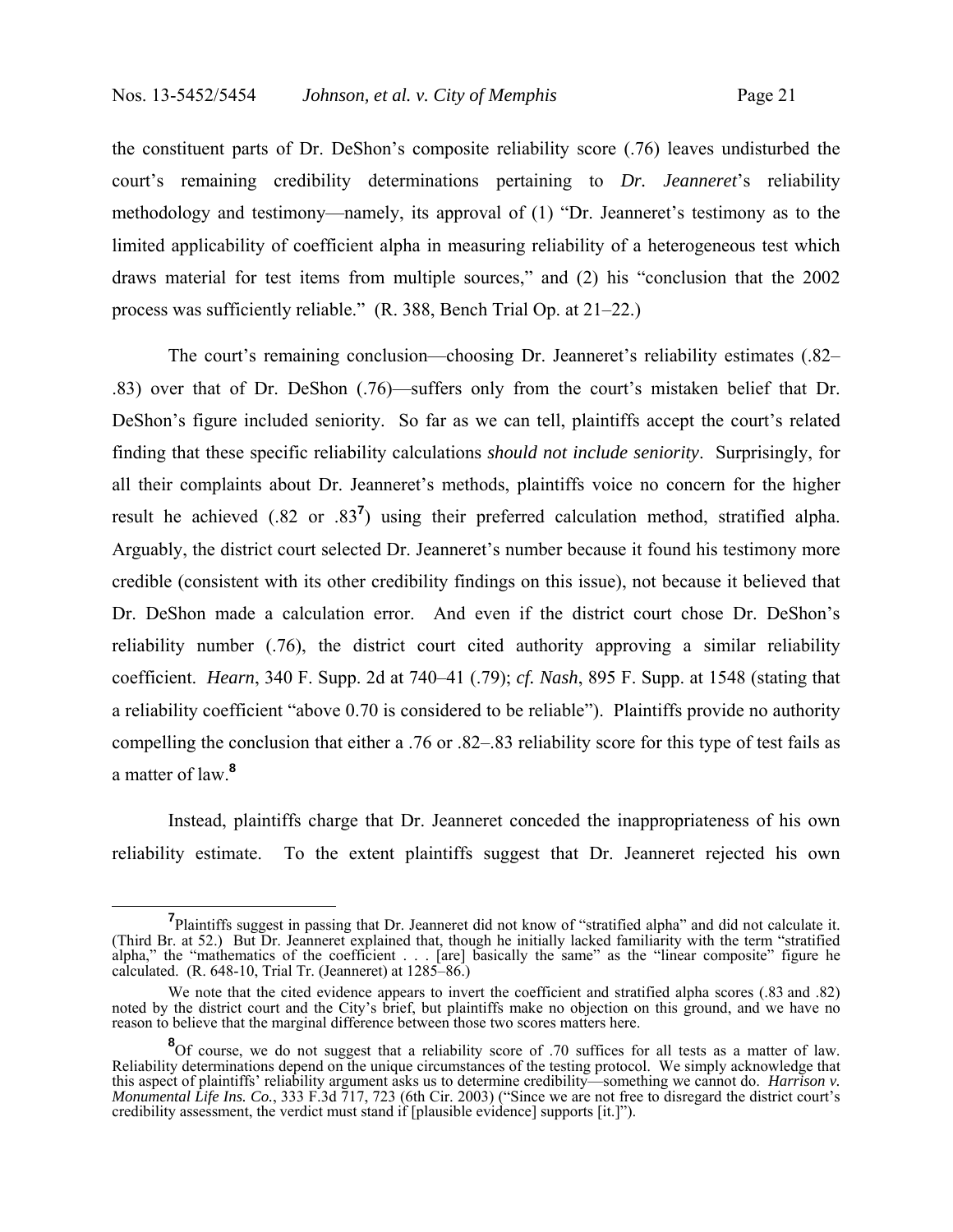calculations, they misread his testimony. (*See* R. 648-12, Trial Tr. (Jeanneret) at 1507 (acknowledging that his original report excluded a reliability coefficient, because it would not be an appropriate measure for the test, and stating his belief "that the coefficient alpha or internal consistency index of reliability [would not be] the most appropriate or even really an appropriate index for the reliability of the [2002 process]").) As the district court noted, Dr. Jeanneret's testimony explains the difficulty of calculating a reliability coefficient for a heterogenous test *i.e.*, one consisting of multiple, unrelated components that evaluate multiple tasks and characteristics. (*See* R. 648-10, Trial Tr. (Jeanneret) at 1273–81.) In choosing between the parties' similar reliability estimates, the district court reasonably credited Dr. Jeanneret's testimony that the best reliability measures—retesting candidates or administering duplicate tests—were impracticable for a process administered to more than 500 candidates. *See, e.g.*, *Anderson v. City of Bessemer City*, 470 U.S. 564, 573–74 (1985) ("If the district court's account of the evidence is plausible in light of the record viewed in its entirety, the court of appeals may not reverse it even though convinced that had it been sitting as the trier of fact, it would have weighed the evidence differently.").

### *2. Rank Ordering*

 Next, plaintiffs challenge the district court's approval of the City's use of rank ordering to distinguish between the candidates' scores, arguing that the court misapplied three legal requirements for this scoring method set by this court in *Police Officers for Equal Rights*: (1) sufficient raw score spread (2) composite and component reliability, and (3) reasonable job analysis. Yet, as the City points out, our decision in *Police Officers for Equal Rights* included no such rule; it merely observed that the employer's expert used those requirements. *See* 916 F.2d at 1102. Our standard states that "[r]anking is a valid, job-related selection technique only where the test scores vary directly with job performance." *Id.* (quoting *Williams v. Vukovich*, 720 F.2d 909, 924 (6th Cir. 1983)). The EEOC guidelines for content-validity studies support this approach:

If a user can show, by a job analysis or otherwise, that a higher score on a content valid selection procedure *is likely to result in better job performance, the results may be used to rank persons* who score above minimum levels.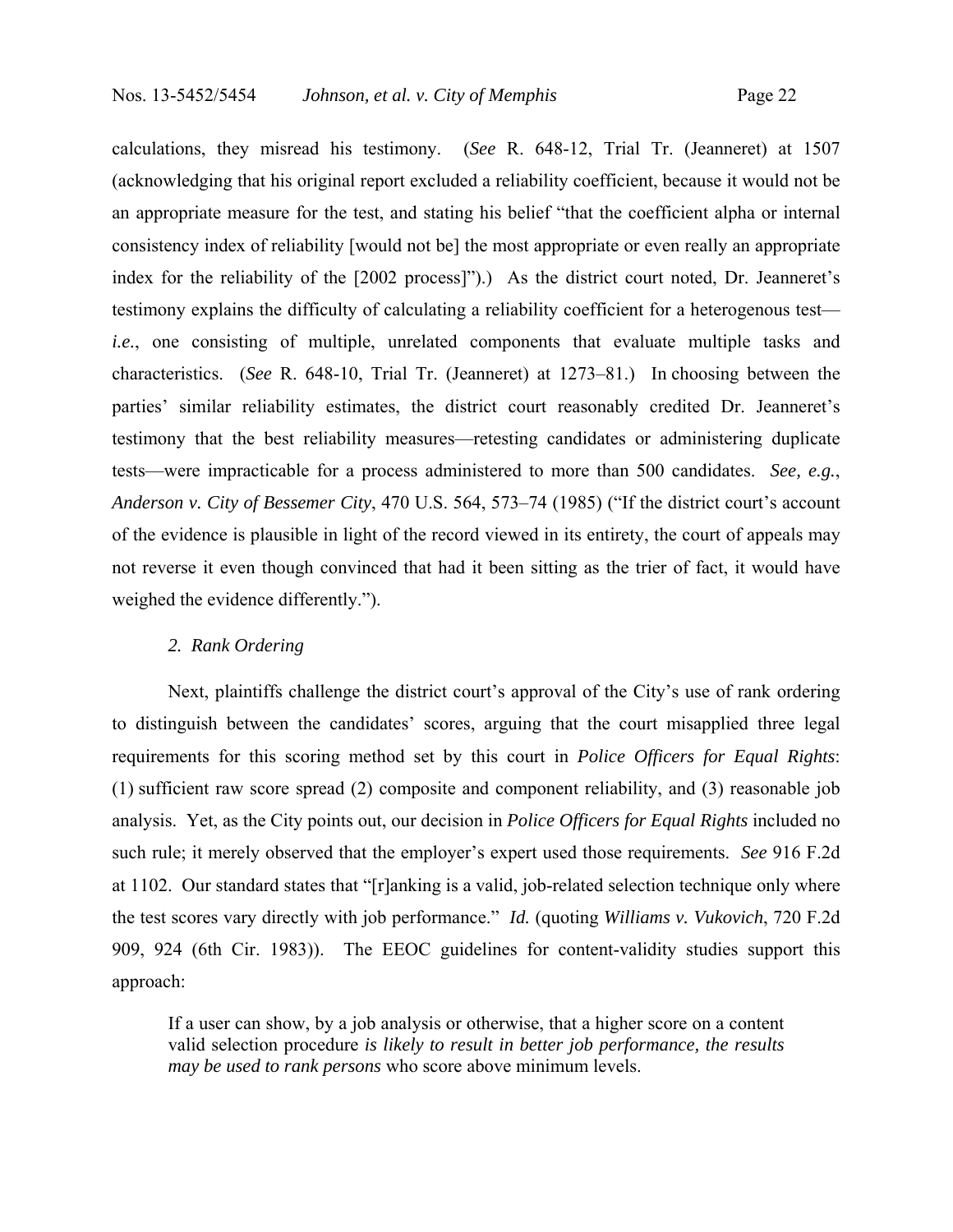29 C.F.R. § 1607.14(C)(9) (emphasis added). The City satisfies this likelihood threshold with "a substantial demonstration of job relatedness and representativeness," score variance, and an "adequate degree" of test reliability. *See Guardians*, 630 F.2d at 104; *see also Police Officers for Equal Rights*, 916 F.2d at 1100 (explaining that, while a test should "measure important aspects of the job . . . for which appropriate measurement is feasible," the job-relatedness requirement does not demand that the test "measure all [job] aspects, regardless of significance, in their exact proportions").

The City's evidence clears this hurdle.

### *a. Job-Relatedness*

First, the district court found that the City's consultants conducted a "comprehensive job analysis" to identify the relevant KSAPs for the sergeant position, and that the test components measured relevant job tasks using similar materials to those used on the job and realistic law enforcement scenarios. (R. 388, Bench Trial Op. at 17, 19–20.) As noted above, the plaintiffs present no specific objection to these job-relatedness findings.

#### *b. Score Variance*

Second, the district court found "substantial variance" among the promotion scores: of the 517 tested candidates, the 2002 process yielded a raw-score point spread of 184 points between the highest and lowest candidates (358.75–174.75), out of a possible 384.5 points. (*Id.* at 23.) Our review of the exam results reveals no clear error in this finding. (R. 656-23, 2002 Process Exam Results at 1–14.) Nor do we detect clear error in the court's finding of significant variance. *Cf. Police Officers for Equal Rights*, 916 F.2d at 1102–03 (permitting rank ordering where "[t]here was a spread of more than forty points among 71 test takers," the highest score was 89.66, and the passing score was 70).

 Though plaintiffs stress that only one point separated approximately 30 of the more than 500 candidate scores, that circumstance pales in comparison to the sort of score-bunching found problematic elsewhere. *See Guardians*, 630 F.2d at 103 & nn.19–20 (finding insufficient reliability for rank ordering where nearly 9,000 applicants, or 2/3 of the passing scores, had scores between 94 and 97, out of 110 possible points). Moreover, the focus on promotional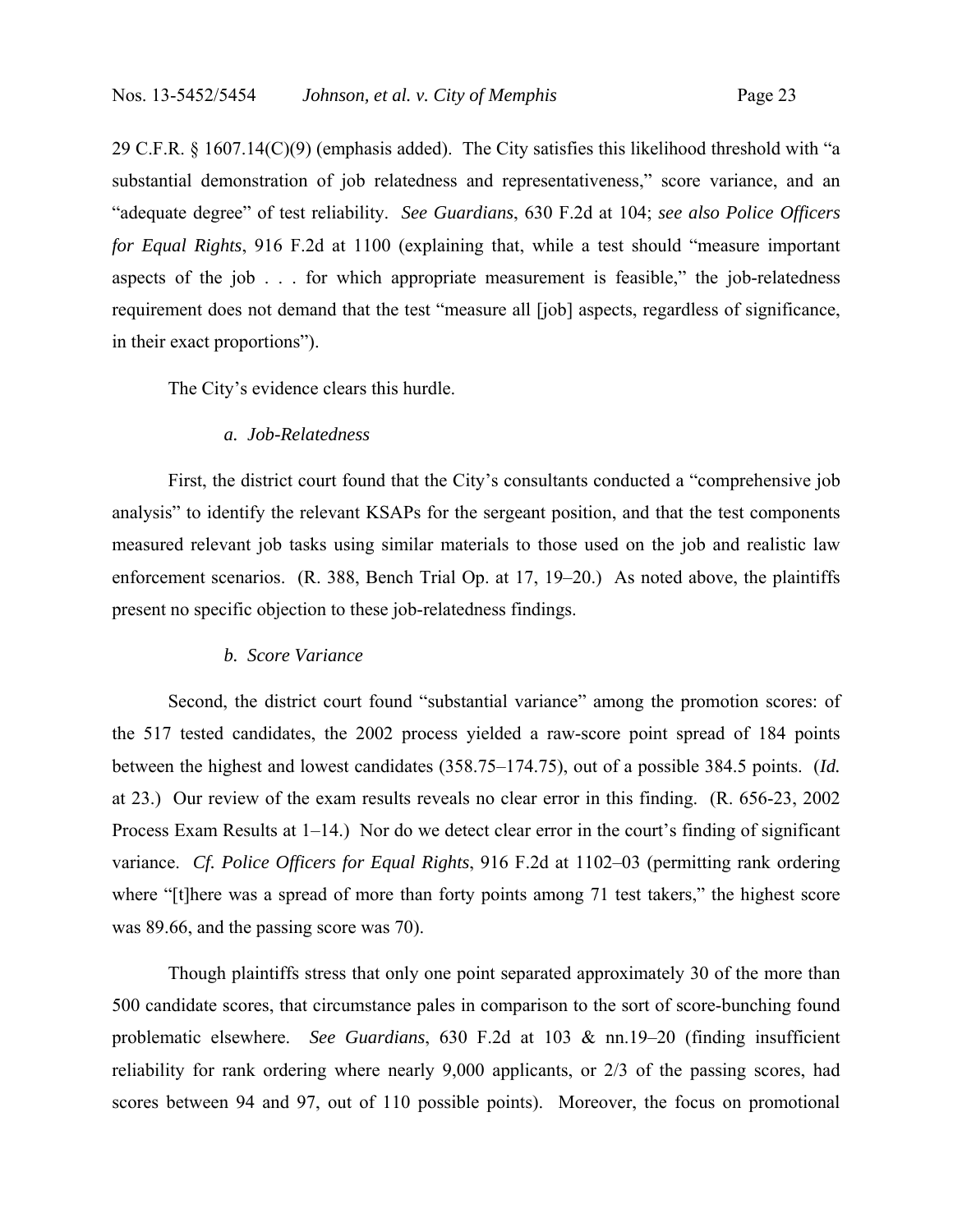scores here exaggerates the 2002 process's bunching effect, because the same candidates' raw scores ranged between 303 and 341, or 79.0 and 88.7 on a 100-point scale. (*See* R. 656-23, 2002 Process Exam Results at 3–4.) Varying seniority points (1–10) contributed significantly to this purported bunching problem.

### *c. Reliability*

 Third, the district court found sufficient test reliability, crediting Dr. Jeanneret's composite reliability scores of .82–.83. Again, we find no clear error with the court's factual findings and no error with its legal conclusion.

 Plaintiffs briefly mention that the individual components of the 2002 process received poor reliability scores ranging from .32–.79. Indeed, the relatively low component reliability scores give pause. *See Police Officers for Equal Rights*, 916 F.2d at 1102 (allowing rank ordering where the exam's component tests achieved reliability scores ranging from .85–.97). Though the district court did not make specific findings regarding component reliability scores, plaintiffs point to no authority requiring such findings to sustain a rank-ordering test. *Cf. id.* at 1103 (holding that "the trial court was not clearly erroneous in accepting . . . [expert] testimony . . . on the issue of reliability and rank order scoring" that happened to include a component reliability estimate) (footnote omitted).

 "The district judge is entitled in questions of this kind which require expert [statistical] opinion to rely on that opinion." *Id.* So too here, where the district court relied on Dr. Jeanneret's opinion that the heterogeneous nature of the 2002 process's component tests made reliability coefficients less appropriate measures of reliability than other, impracticable methods, like test/re-test consistency or dual-test administration. (R. 388, Bench Trial Op. at 21–22.) And, as we said, both the plaintiffs' expert and the City's expert attained composite reliability figures greater than .75 regardless of any reliability problems with the component tests.

 Still, the plaintiffs argue that the City produced no evidence that the test scores vary with performance so as to justify rank ordering. *See Williams*, 720 F.2d at 924. And, they add, high standard error measurements (SEM +3.64, +10.09 SED) belie the City's claim of reliable test scores, rendering 428 of the 517 candidate scores statistically indistinguishable. Though the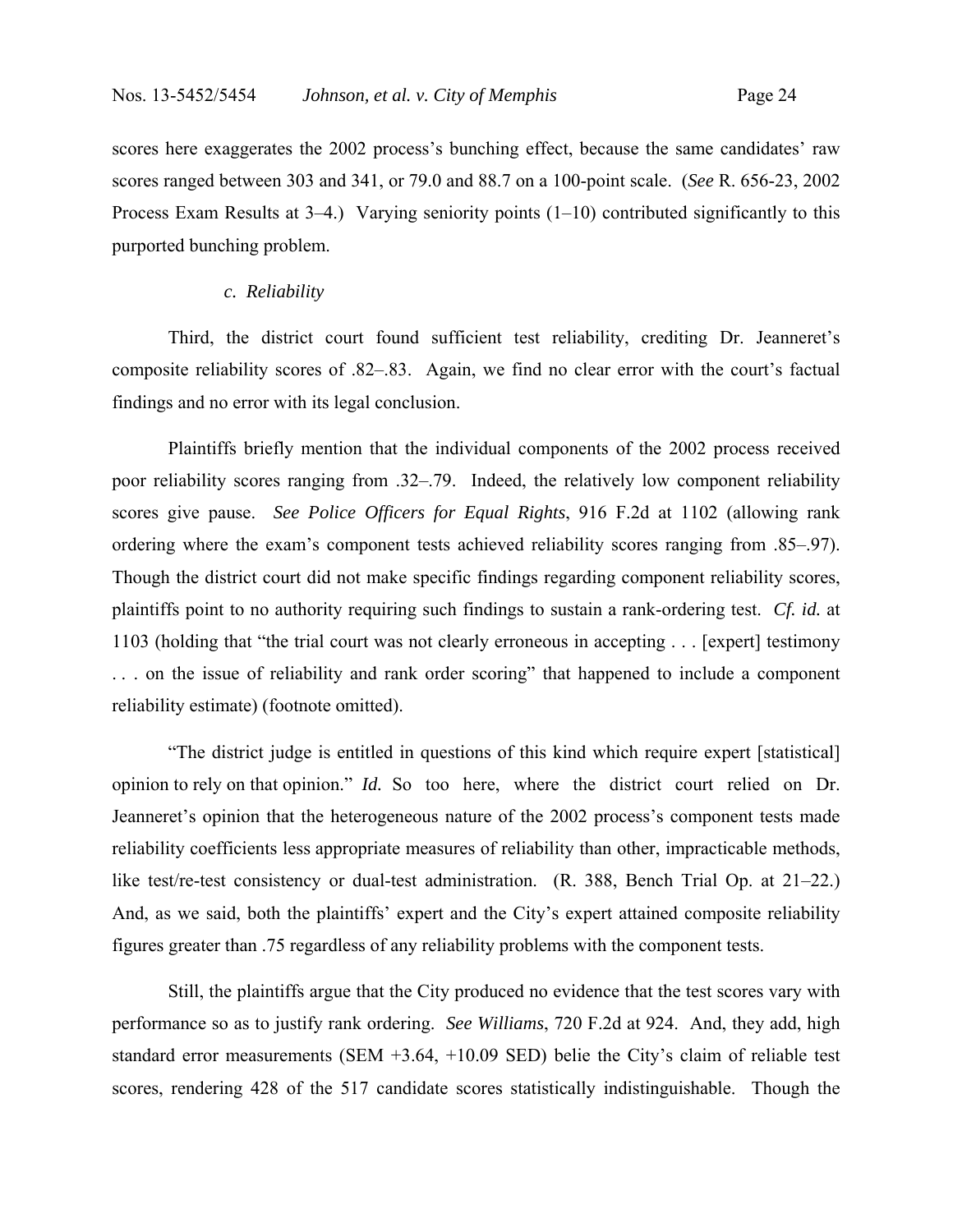district court's opinion did not specifically address SEM or SED, neither of these claims undermines its finding that the City demonstrated sufficient reliability for rank ordering. With regard to likely test-score/job-performance correlation, Dr. Jeanneret's supplemental report cited published industry principles asserting that "cognitively based selection techniques developed by content-oriented procedures . . . can usually be assumed to have a linear relationship to job behavior." (R. 656-7, Jeanneret Resp. Suppl. Rpt. at 35 (acknowledging that the 2002 process, while not a cognitive-ability test, had cognitive components).) We also note as significant the district court's finding—unchallenged on appeal—that the 2002 process's "written test was closely modeled after the like section in the 2000 process, which Dr. DeShon acknowledged was able to differentiate between those candidates with more job knowledge from those with less knowledge." (R. 388, Bench Trial Op. at 23 (citing R. 648-4, Trial Tr. (DeShon) at 546–47).)

 On the topic of SEM, plaintiffs offer no authority explaining why an SEM range of 2.8 (Dr. Jeanneret's corrected estimate calculated during trial) to 3.7, by itself, renders the 2002 process inherently unreliable or trumps other measurements of reliability. They do not show, for instance, the sort of score-bunching and passage-rates deemed problematic by the Second Circuit in *Guardians*. *See* 630 F.2d at 103 & n.19 (finding unreliable a rank-ordered promotional test with an SEM of 2.4, explaining that the test "was too easy" and resulted in "8,928 applicants, two-thirds of all who passed, [with] bunched [scores] between 94 and 97" out of a possible 110 points).

 As for SED, Dr. Jeanneret's supplemental report provides detailed reasons, supported by industry publications, for not relying on this measurement. (*See* R. 656-7, Jeanneret Resp. Suppl. Rpt. at 34–35.) Specifically, he opposes using large SED bands to equate broad ranges of test scores, explaining that SED bands "are calculated based on the normal probability distribution," meaning that "the further apart two scores are, the more likely those scores are to be truly different." (*Id.* at 34.) He elaborates, citing an industry publication finding that "even when a test is quite reliable, a typical SED band covers so large a part of the test score range that the preferred interpretation of banding advocates . . . is false." Dr. Jeanneret goes on to note that "test score bands . . . try[ing] to account for measurement error . . . [are] not required, or even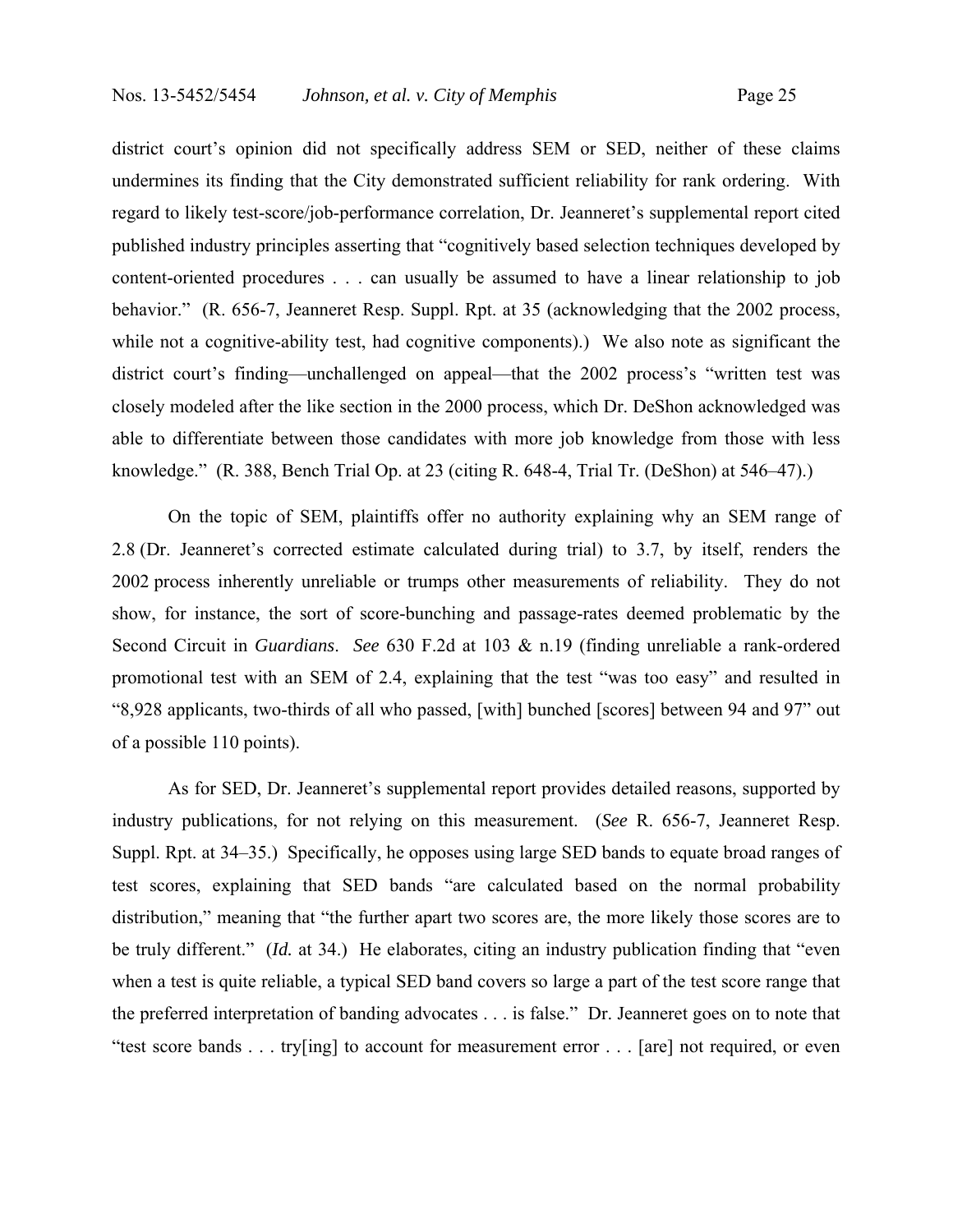endorsed by the professional standards in the field of industrial and organizational psychology (i.e., *Principles*, 2003; *Standards*, 1999)." (*Id.*)

 Ultimately, the district court heard the parties' competing evidence regarding reliability, SEM, and SED, and the court found that the City justified the use of rank ordering with a substantial demonstration of job-relatedness, score variance, and an adequate degree of reliability supporting the likelihood that test scores would correlate to job performance. We find no clear error with the court's findings of fact in this regard and no error with its ultimate legal conclusion regarding rank ordering.

### *3. Seniority Scoring*

 Last, plaintiffs denounce the City's use and weighting of candidates' seniority—an item included in their Memorandum of Understanding (MOU) with the officers' union—as a promotional factor. The Supreme Court has held that a "bona fide seniority system [is not] unlawful under Title VII," even though "a seniority system inevitably tends to perpetuate the effects of pre-Act discrimination." *Int'l Bhd. of Teamsters v. United States*, 431 U.S. 324, 352– 53 (1977) (construing 42 U.S.C. § 2000e-2(h)). Thus, this court will sustain the seniority component of a promotional procedure "so long as an intent to discriminate did not enter into its adoption and it has been maintained free from any illegal purpose." *City of Akron*, 824 F.2d at 481.

 Though not quarreling with this standard, plaintiffs challenge the binding effect of the MOU on the City. But, contractual enforceability aside, without showing discriminatory intent or illegal purpose, plaintiffs have no grounds to impugn the City's use of seniority. As for weighting, the plaintiffs suggest that the City's scoring errors inflated seniority's impact from an intended 10% to 25%. The cited testimony, however, appears to refer to something other than a tabulation error; Dr. DeShon differentiates between a "nominal weight" of 10% and an "effective" or "actual weight" of 25%, referring to the degree to which seniority affected promotion score variance. (R. 648-14, Trial Tr. (DeShon) at 1753–55.) Review of the test results (raw scores, scaled scores, and promotion scores) confirms this, revealing that seniority accounted for up to 10 points of the promotion score, out of a possible 110 points. (*See generally* R. 656-23.) Regardless of the nature of the alleged scoring error, in the absence of